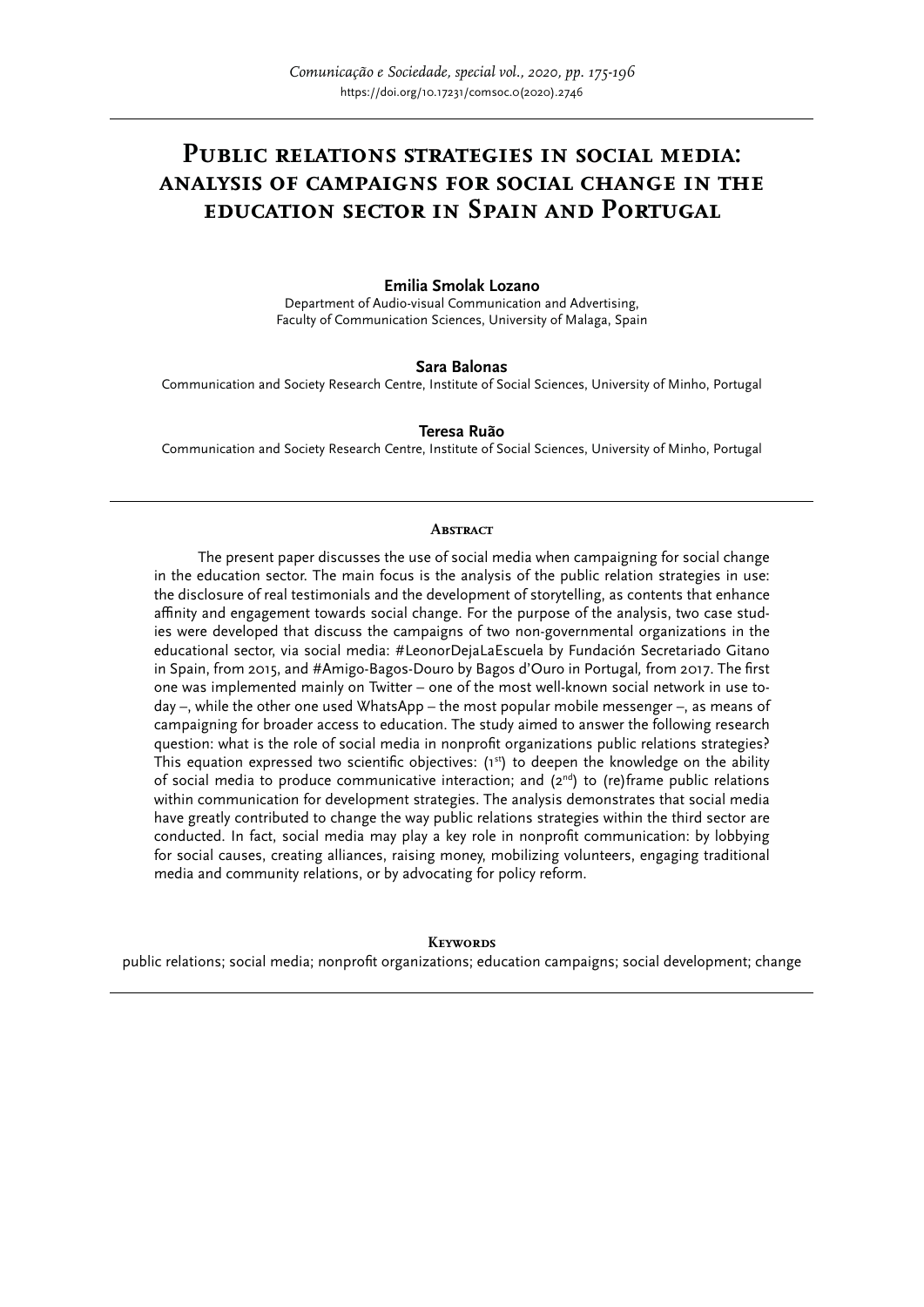# **As estratégias de relações públicas nos média sociais: análise de campanhas para a mudança social no setor da educação em Espanha e Portugal**

### **Resumo**

O presente artigo discute o uso dos média sociais nas campanhas que visam promover a mudança social no setor da educação. O principal foco de análise é as estratégias de relações públicas utilizadas: a partilha de depoimentos reais e o desenvolvimento do *storytelling*, como conteúdos que aumentam a afinidade e o envolvimento com vista à mudança social. Para este trabalho foram desenvolvidos dois estudos de caso que debatem as campanhas de duas organizações não-governamentais do setor da educação, realizadas através de média sociais: #LeonorDejaLaEscuela da Fundación Secretariado Gitano, em Espanha, em 2015, e #Amigo-Bagos- -Douro da Bagos d'Ouro, em Portugal*,* em 2017. A primeira foi implementada, principalmente, no Twitter – uma das redes sociais mais conhecidas e usadas atualmente –, enquanto a segunda utilizou o WhatsApp – o sistema de mensagens móveis mais popular nos dias de hoje –, como meios de campanha para promover um acesso mais amplo à educação. Este estudo tem como objetivo responder à seguinte questão de partida: qual é o papel dos média sociais nas estratégias de relações públicas das organizações sem fins lucrativos? Trata-se de uma questão que exprime dois objetivos de pesquisa: (1.º) aprofundar o conhecimento sobre a capacidade das redes sociais produzirem interação comunicativa; e (2.º) (re)enquadrar as relações públicas nas estratégias da comunicação para o desenvolvimento. A análise demonstra como as redes sociais têm contribuído significativamente para alterar o modo como as estratégias de relações públicas são usadas no terceiro setor. Na verdade, os média sociais podem desempenhar um papel fundamental na comunicação sem fins lucrativos, nomeadamente cumprindo alguns propósitos: fazendo *lobbying* por causas sociais, criando alianças, angariando financiamento, mobilizando voluntários, envolvendo os média tradicionais e a comunidade, ou advogando pela reforma de políticas.

> **Palavras-chave** relações públicas; redes sociais; organizações sem fins lucrativos; campanhas de educação; desenvolvimento social; mudança

### **Introduction**

As stated by a wide literature, a well-defined public relations (PR) strategy combined with a social media story can significantly impact public opinion on a specific social cause. As so, this paper aims to describe two successful strategies on social media, developed by non-profit organizations (NGOs) in Spain and Portugal that have adopted innovative communication approaches through Twitter and WhatsApp.

PR strategies in social media seem to have a relatively high degree of effectiveness when implementing social campaigns as they enhance the formation of strong relationships with the stakeholders. Therefore, the third sector is increasingly applying this relational approach to persuasion campaigns on Facebook or Twitter, when trying to impact stakeholders' behaviours (Auger, 2013). However, the panorama of social media and mobile devices faces constant changes concerning PR, hence NGOs need to experience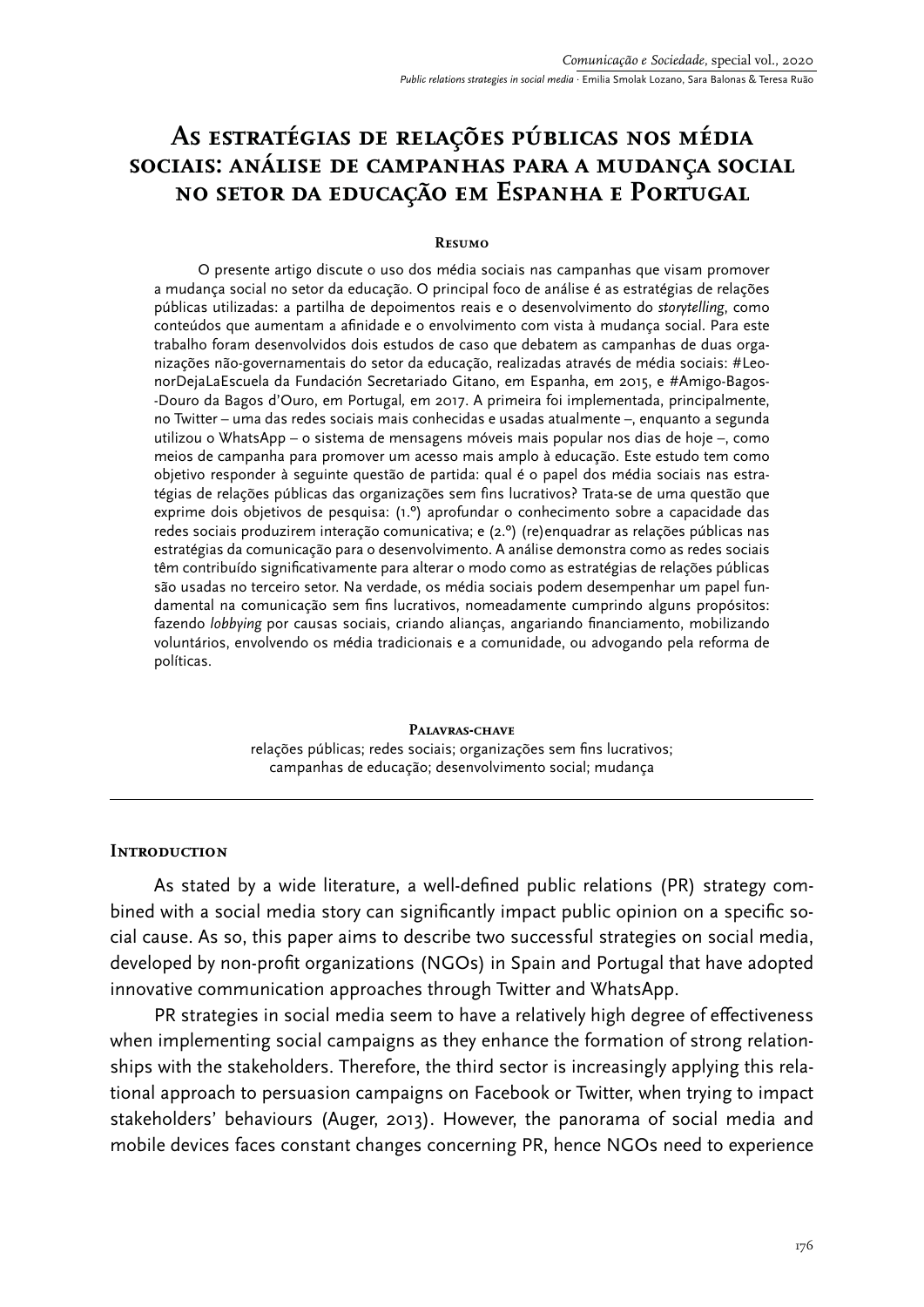new digital tools, technological solutions and mobile environments, in order to align themselves with the changes in citizens' behavioural media consumption.

The paper will discuss the use of social media when campaigning for social change in the education sector, through the analysis of the PR strategy in use: the disclosure of real testimonials and the development of storytelling, as contents that may enhance affinity and engagement towards social change among the publics. The analysis examines two case studies from the Iberian Peninsula, considering its common cultural similarities. As such, it discusses the social campaigns of two NGOs in the educational sector implemented via social media: #LeonorDejaLaEscuela by Fundación Secretariado Gitano in Spain, from 2015, and #Amigo-Bagos-Douro by Bagos d'Ouro Association in Portugal, from 2017. The first one was implemented on Twitter, one of the most well-known social networks in use today, and the other one used WhatsApp, the most popular mobile messenger, as means of campaigning for broader access to education.

This study aims to answer the following research question: what is the role of social media in non-profit organizations public relations strategies as innovative approaches to social campaigns? This scientific concern had two specific objectives: (1st) to deepen the knowledge on the ability of social media to produce communicative interaction and impact; and  $(2^{nd})$  to (re)frame public relations within communication for development strategies in the contemporary digital environments. In order to comply with these purposes, the study applies a model of analysis that combines interpretative hermeneutics, web mining and content analysis. The general context of the study and the results will be presented in the following sections.

# **Theoretical framework: public relations and social media in NGO Public engagement in social causes**

The widespread use of digital media is an undeniable trend in contemporary public relations strategies. Recognizing the value that social media provides for engaging specific publics, many organizations have "eagerly adopted and actively used social media as a part of their communication efforts" (Cho, Schweickart & Haase, 2014, p. 565). Among the most active social media users are non-profit organizations, which seem to far exceeding for-profit organizations performance in this environment. Actually, social media offer numerous and creative opportunities for non-profit organizations to interact with their publics. Additionally, those media are adequate to their often-limited monetary resources (Cho et al., 2014; Curtis et al., 2010). However, the challenge seems to lay in establishing real interactive communication modes.

In the 1990's, a prominent period for the development of the WWW, Kent and Taylor (1998) presented a revealing study on how organizations can build relationships through the internet using two-way dialogic communication channels. They found out that, in fact, the internet was able to provide great opportunities to create organizational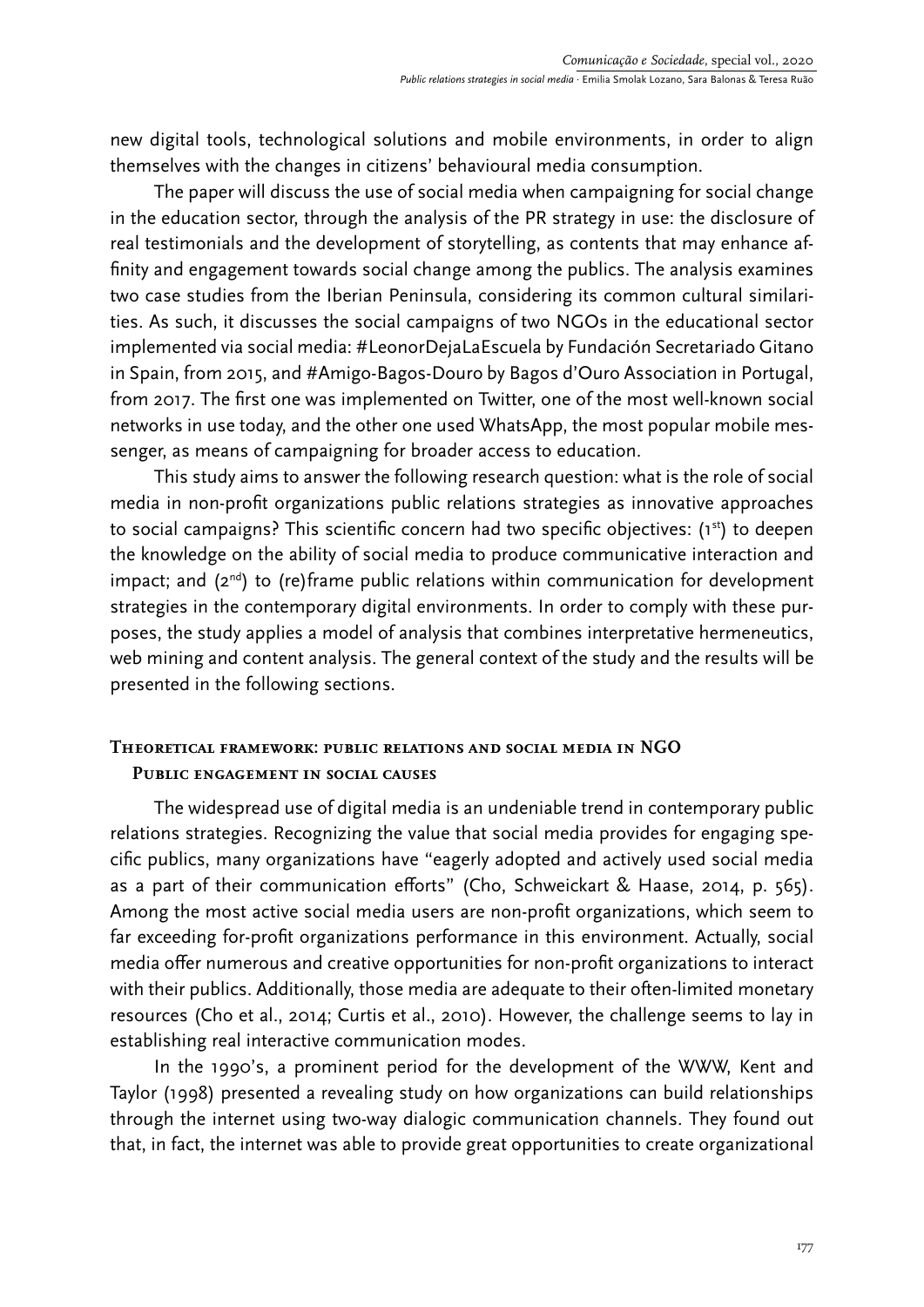relationships through dialogic mechanisms – at the time, comment forums and email. Since then, other dialogical channels have emerged, such as Facebook, Twitter, blogs or WhatsApp, that have challenged much of their thinking. However, Kent and Taylor (1998)'s basic principles of relationship building seem to remain valid: (a) to include useful information; (b) to frequently generate new content; (c) to make the platforms easy to use and navigate; and (d) to strive to keep publics connected (Briones, Kuch, Liu & Jin, 2011).

Yet, despite its potential benefit for public engagement, it seems that non-profit organizations use social media mainly for information diffusion as a complementary support to traditional media, rather than exploiting its interactive nature. In other words, as seen in many studies, non-profits' social media message strategies are still one-way communication, rather than a two-way symmetrical relation (Cho et al., 2014; Lovejoy, Waters & Saxton, 2012). These unidirectional persuasion models were studied by Auger (in 2013; for example), who explains how they can serve different purposes: in Twitter to provide appreciation and recognition; in Facebook to ask the stakeholders for feedback; and in YouTube to call authority figures to communicate key messages. Recently, researchers have added some references to messaging apps. They have suggested WhatsApp as the most popular one among young smartphone users, while fulfilling also organizational purposes, such as to connect, to share and to update information, or to monitor environments (Malka, Ariel & Avidar, 2015; Wright & Hinson, 2017). But still such investigations show the prevalence of the sender metaphor.

A study from Waters and Jamal (2011), for example, examines how non-profit organizations communicate on Twitter. Once again, the findings reveal that organizations are more likely to use one-way models even though the potential for dialogue and community building on those social networking sites. In fact, of the traditional public relations models, *public information* seems to be the most often used by non-profit organizations, followed by the *press agentry*, the *two-way asymmetrical* and finally the *two-way symmetrical*. Moreover, according to Waters and Jamal (2011), the lack of conversation continues to dominate general PR practices, as research shows that the majority of contemporary organizations – non-profit, corporate and governmental – continue to avoid real interactivity and engagement on the internet.

Despite the conservative approach to social media demonstrated by NGOs, several studies reinforce the general belief that the use of such channels is beneficial to non-profit organizations for several reasons. Not only does it help deepen existing relationships, but it also allows individuals to self-organize around causes through collaborating with each other (Briones et al., 2011; Ciszek, 2015), in particular, because the nature of these media provides a normative approach to excellence in dealing with social issues (Grunig, Grunig & Dozier, 2002).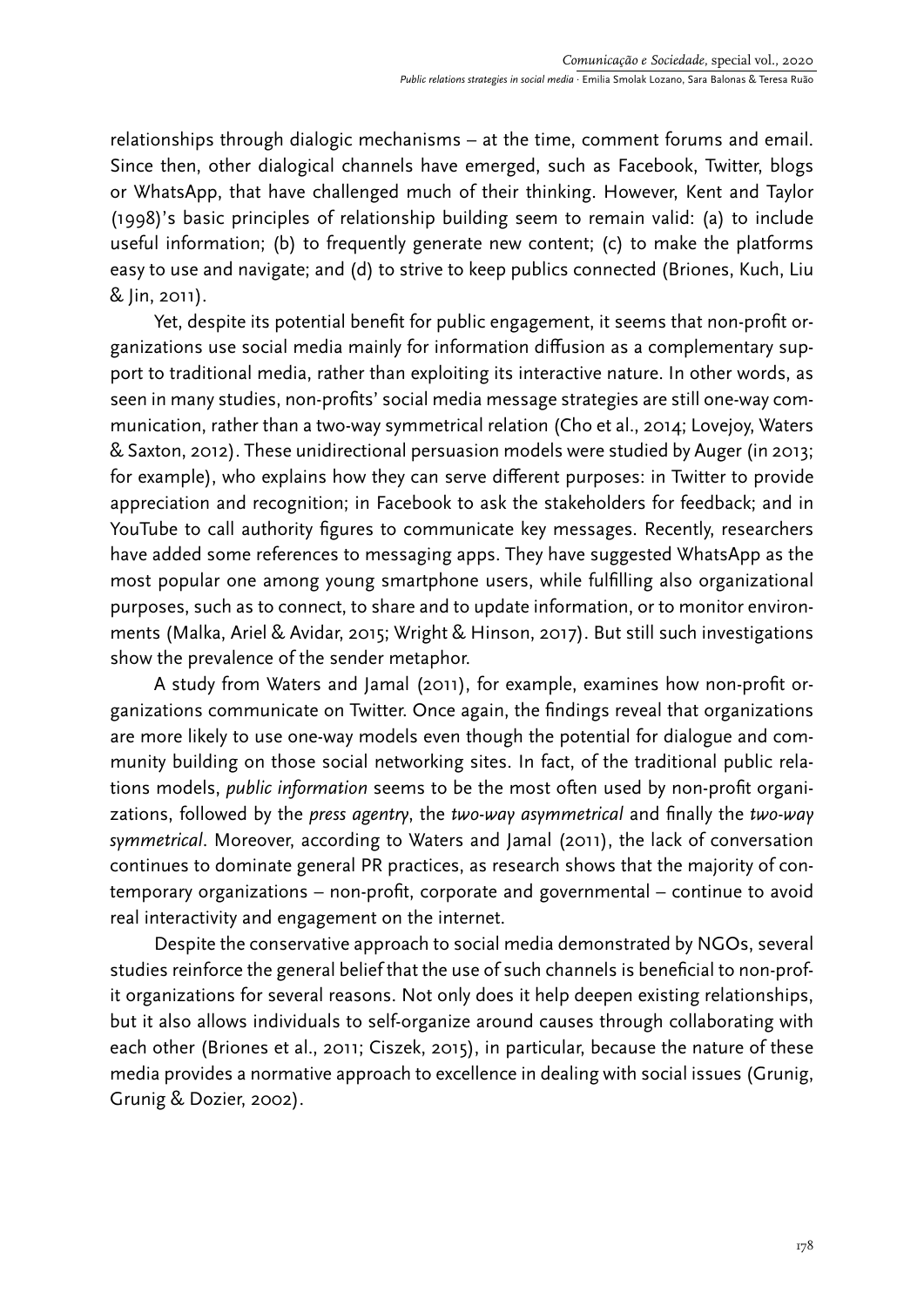# **Practices and challenges in NGOs communication strategies**

Today, most NGOs agree on the importance of digital media for public relations activities, although they express concerns on that matter. Seo, Kim and Yang (2009) identified the following doubts: reliability, message control, and the scope of online audiences. Most of the studied NGOs claimed that getting stories into the mainstream media is still very important because of the reputational effect. The publics do not always think of new media channels as being as reliable as well-known media. Additionally, message control remains an issue, as receivers are also content producers. And, according to the same researchers, these concerns can stop some NGOs from "more actively engaging in new media-based public relation activities" (Seo et al., 2009, p. 125).

Thus, perhaps because NGOs failed to overcome these apprehensions, new media usage seems to have limited influence on organizational efficiency and revenue, following Seo et al. (2009) research results. Moreover, NGOs might not have enough resources (human and monetary) to develop new means of communication (Seo et al., 2009), except those with defined public relations departments (Curtis et al., 2010).

In spite of these challenges, and according to Waters (2009), non-profit organizations predominantly use social media to streamline management functions, to educate the public about programs and services, and to communicate with stakeholders. Additionally, in order to work out the reliability issue, the use of influencers in social media strategies has become an increasingly common practice. Social media influencers represent a new type of independent third party endorser who shape audience attitudes through texts in blogs, tweets, or different contents in other social media (Freberg et al., 2011). An influencer is

> a person who has a greater than average reach or impact through word of mouth in a relevant marketplace. Micro-influencers are not traditional celebrities, but rather individuals who work in their category [of products and services] or are truly knowledgeable, passionate and authentic, and are seen as a trusted source when it comes to recommendations.<sup>1</sup>

Thus, influencers have been identified in the literature as relevant options to integrate in public relations strategies. A relevant trend also found in NGOs practices.

# **Methodology**

The model of analysis used in this study is based on a triangulated approach in terms of techniques. It is grounded in the case study methodology and integrates several data gathering techniques, combining interpretative hermeneutics, web mining, non-participative observation and content analysis. Furthermore, the measurement techniques were adjusted to each case study, as WhatsApp and Twitter require specific procedures given their technical characteristics and use environments.

<sup>1</sup> Retrieved from http://go2.experticity.com/rs/288-azs-731/images/experticity-kellerfaysurveysummary\_.pdf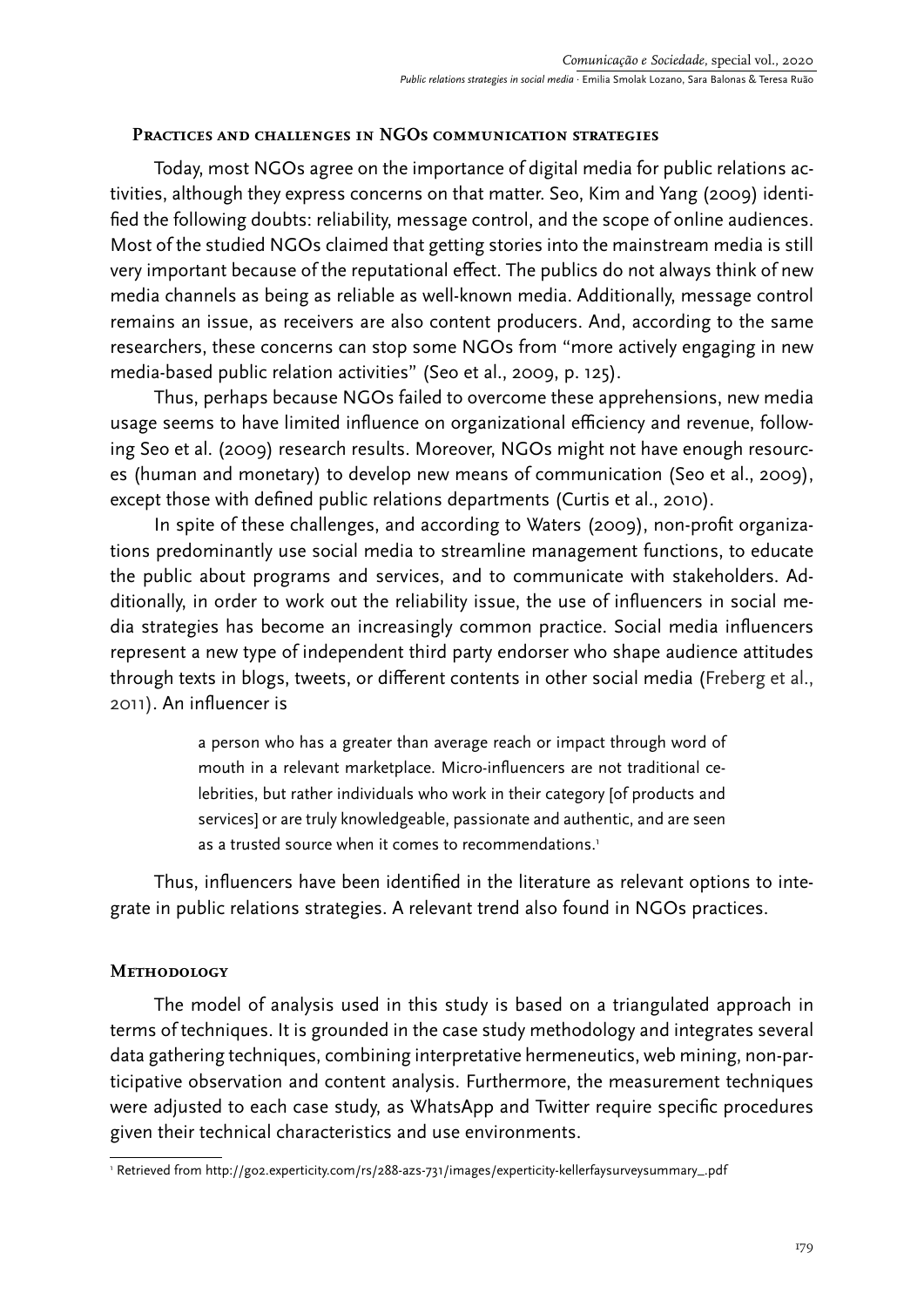In order to estimate the potential of social media implementation regarding PR strategies in social campaigns, we have followed the PESO model by Bartholomew (2010), together with the AMEC framework (2013<sup>2</sup>; Table 1). Both include some proposals for PR campaigns measurement in social media on each stage of the communication campaign – exposure, engagement, influence, impact and advocacy –, to assess the effectiveness of shared, owned, and earned content in the campaigns.

|                         | <b>EXPOSURE</b>                                                                           | <b>ENGAGEMENT</b>                                                                                                          | <b>INFLUENCE</b>                                                                                         | <b>IMPACT</b>                                                                            | <b>ADVOCACY</b>                                            |
|-------------------------|-------------------------------------------------------------------------------------------|----------------------------------------------------------------------------------------------------------------------------|----------------------------------------------------------------------------------------------------------|------------------------------------------------------------------------------------------|------------------------------------------------------------|
| Program metrics         | - Total OTS<br>(opportuni-<br>ties to see) for<br>program content                         | - Number of<br>interactions with<br>the content<br>- Interaction rate<br>- Hashtag usage                                   | - Increase in the<br>% of association<br>with key attributes<br>- Change in is-<br>sue sentiment         | - New subscribers<br>- Referral traffic<br>to website<br>- White paper<br>downloads      | - Recommen-<br>dation/total<br>mentions                    |
| <b>Channel metrics</b>  | - Number of itens<br>- Mentions<br>- Reach<br>- Impressions<br>CPM (cost per<br>thousand) | - Post likes<br>- Comments<br>- Shares<br>- Views<br>$-R$ Ts/1000<br>(retweets per thou-<br>sand followers)<br>- Followers | - Net promotion<br>% by channel                                                                          | - Unique visitors<br>to website referred<br>from each channel                            | - Organic posts<br>by advocates<br>- Ratings/reviews       |
| <b>Business metrics</b> |                                                                                           |                                                                                                                            | - Purchase<br>consideration%<br>- Likelyhood to<br>recommend %<br>- Association with<br>brand attributes | - Sales<br>- Repeat sales<br>- Purchase<br>frequency<br>- Cost savings<br>- Number leads | - Employee<br>- Ambassadors<br>- Brand<br>- Fans/advocates |

Table 1: AMEC 2013 framework

Source: <https://amecorg.com/amecframework/>

The web mining retrieved the social media data for the Spanish social campaign only3 by means of Twitter search (tweets from 2015)4 . As a result, the 63 tweets published on the day of the campaign  $-21^{st}$  October 2015 – were selected due to its major interactivity index. The tweets are from the agency responsible for the campaign, the NGO, Ana Pastor (campaign's media leader and influencer), citizens, institutions and media, in order to maximize the diversity of the publications in the sample.

The Portuguese campaign was assessed by means of non-participative observation, combined with other data collection methods (including document analysis sourcing the data directly from the NGOs management), to achieve a more "nuanced and dynamic" appreciation of situations that cannot be as easily captured through other methods (Liu & Maitlis, 2010, p. 4). For example, web mining WhatsApp by using specific monitoring software is not possible<sup>5</sup>. In 2014, WhatsApp and Open Whisper Systems partnered up

<sup>2</sup> Retrieved from<https://amecorg.com/amecframework/>

 $\,$  WhatsApp is an encrypted network so web mining cannot be performed on this application.

<sup>4</sup> Twitter API restricts the access to the last 3.200 tweets or last year as a rule.

<sup>5</sup> WhatsApp's end-to-end encrypted system facilitates privacy and security for all WhatsApp users (retrieved from https://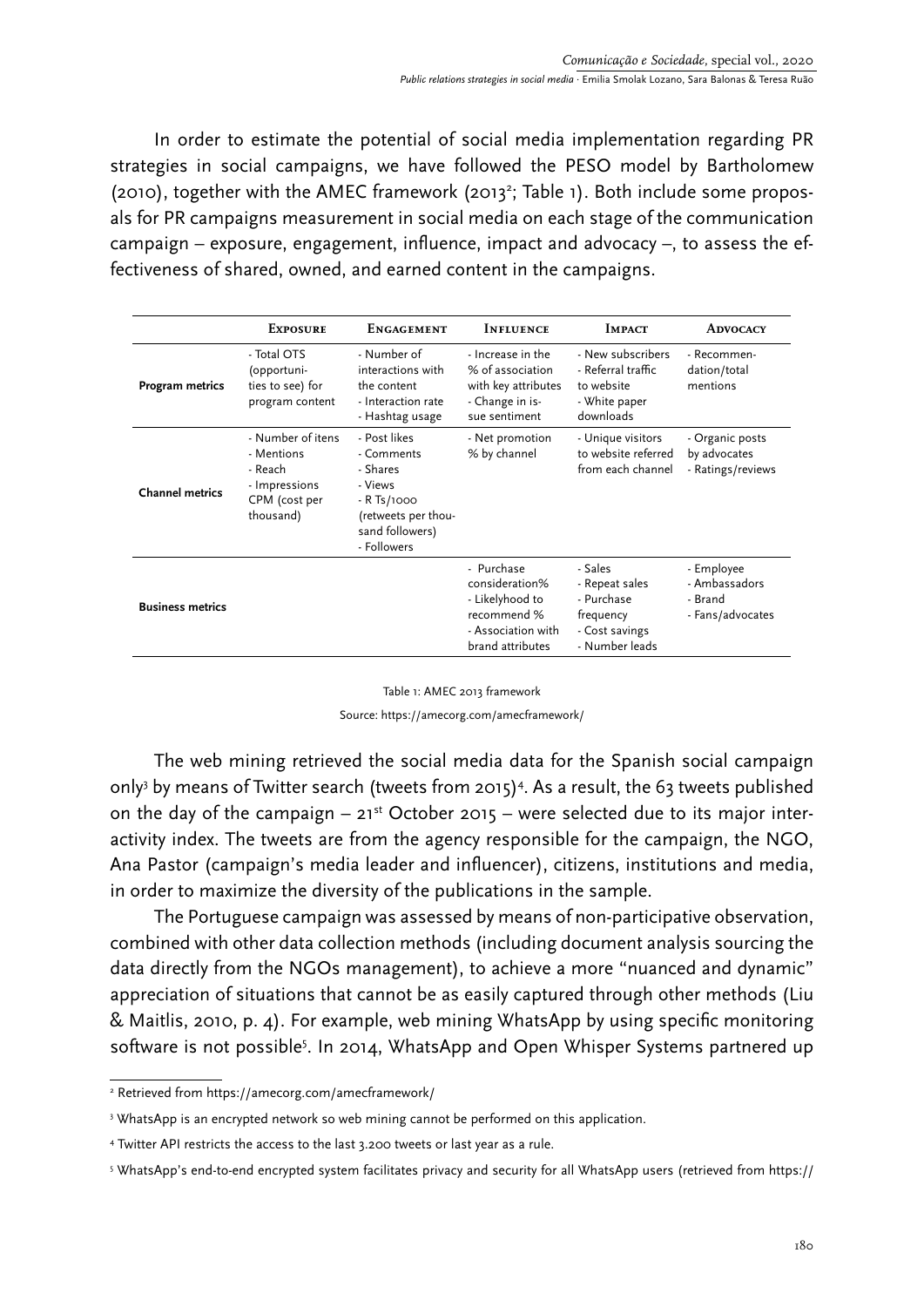to make the messaging app a lot more secure by using a technique called end-to-end encryption, which basically locks incoming and outgoing messages so that only you and your recipient can see them<sup>6</sup>. However, the information provided by Bagos d'Ouro's coordinator, as well as the access to campaign messages and non-participative observation, sufficiently answered Bartholomew (2010) model (although partially).

In both campaigns, the content analysis embraces the research of messages, formats, hashtags, keywords, tools, channels and strategic approaches to PR, employed in these two campaigns, ranging from owned to earned and shared content. It also uses secondary data sources such as internal reports and documents of the campaigns and of the associations, their web pages and media publications, as well as email messages.

The analysis of the gathered data was performed by means of interpretative hermeneutics (interpretative phenomenological analysis), consisting of a qualitative analysis of verbal and non-verbal communication to capture the core sense of the messages. The approach allows us to put into perspective two different experiences in campaigning for social change and development, with the common denominator of social media use via interactive digital tools.

# **Case studies presentation**

As previously mentioned, two campaigns developed in the Iberian Peninsula were chosen for this study, considering that this would be a valid social and communication framework for the analysis, given the similarities of the socio-cultural and technological context of both countries and for convenience of the research group (which involved the universities of Málaga – Spain and Minho – Portugal). The campaigns were created by two NGOs working on issues such as education, minorities and social exclusion: Fundación Secretariado Gitano from Spain, and Bagos d'Ouro from Portugal. We have selected the educational sector for its strategic importance in the development of both countries and because of raising concerns with issues as school abandonment, social exclusion and marginal neighbourhoods. Thus, the study examines two social campaigns in the educational sector developed via social media as the common technological denominator.

In Spain the campaign was #LeonorDejaLaEscuela, implemented mostly on Twitter (used mainly on mobiles – 80%, with 326 million users worldwide [Twitter Marketing, 2013]), but using also Facebook and YouTube (2015) as the support. Twitter presents a significant interactive and viral potential that can help to achieve a desired media impact while reaching politicians, journalists, activists and celebrities directly. The campaign from Portugal, called #Amigo-Bagos-Douro, was performed via WhatsApp (2017). Half of the Portuguese population is estimated to use social networks, with WhatsApp being the second in terms of penetration level (58%) (Marktest, 2019). WhatsApp is a

www.whatsapp.com/research/awards/).

<sup>6</sup> Retrieved from https://cellphonetracker.net/read-whatsapp-messages/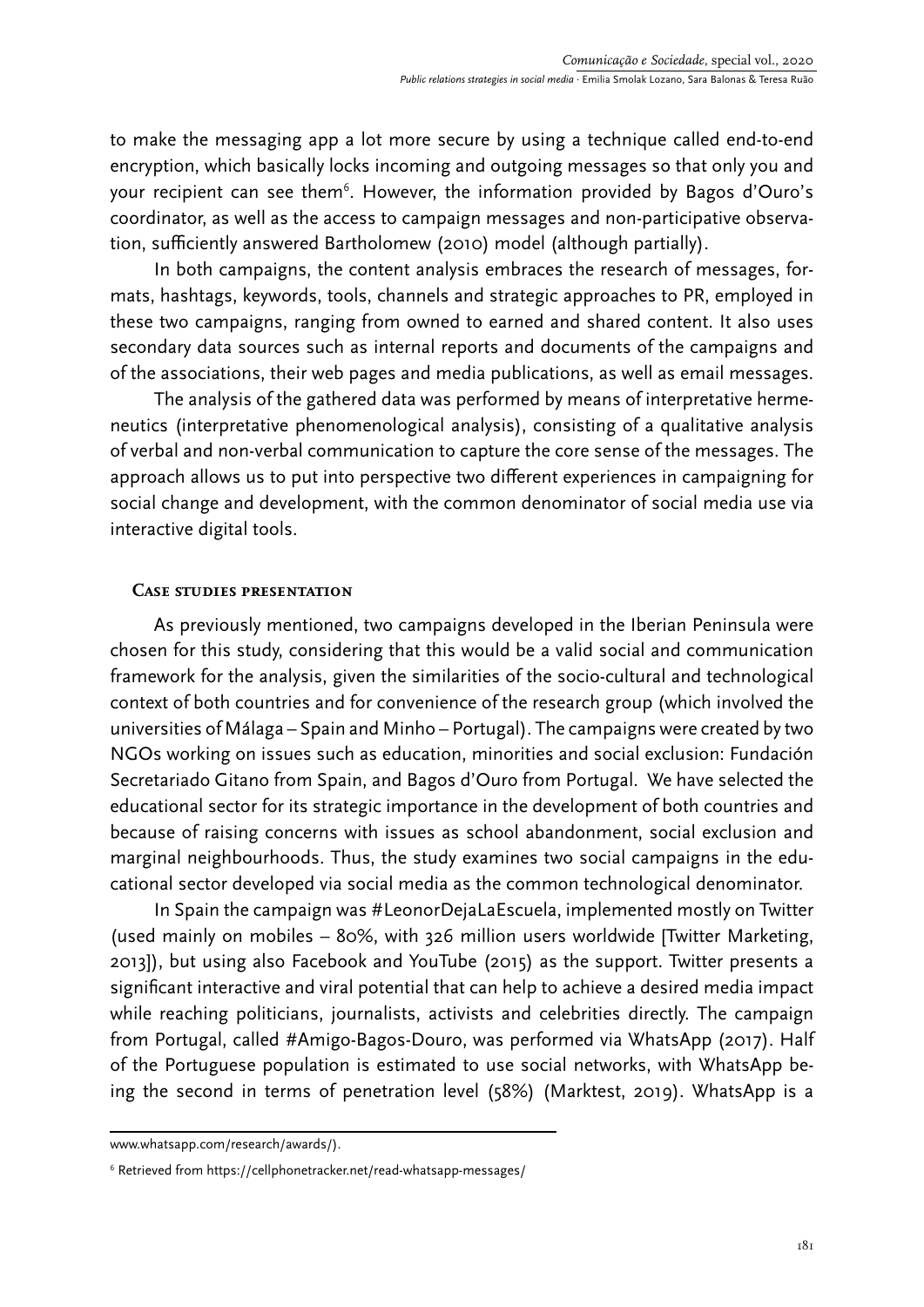one-to-one communication channel with a micro-influencer basis, ideal to reach high levels of reliability, as well as message control. As it begins to be applied for non-profit uses, the study looks to comprehend this new phenomenon.

As means of campaigning for a broader access to education, both campaigns have used interactive tools and channels of digital communication, to fulfil their strategic objectives in two similar scenarios in the education sector, which nonetheless required two different approaches.

### **Study results**

### **#LeonorDejaLaEscuela campaign**

#LeonorDejaLaEscuela was a campaign launched on Twitter on 21<sup>st</sup> October in 2015. The campaign is framed within the education field (IV) of the work of Fundación Secretariado Gitano (FSG) and its main focus was to make the society sensitive to the issue of early school abandonment among Spanish gypsy children. FSG, according to its 2017 annual report, is an active and successful association that works in key areas of social inclusion for the gypsy community mainly in Spain, but also abroad.

The main target groups were the society and political powers, while the secondary publics comprise teachers, along with gypsy families and students. The activities involved impact actions on social networks, by means of hashtag and trending topics, videos (in Spanish and English), graphics (posters), leaflets and a microsite (laleonorreal. org), among others. Facebook, Youtube, Twitter and the website were the main channels of communication, with Twitter being chosen as the campaign's launching platform and main source for viral effect purposes.

#LeonorDejaLaEscuela was financed by IRPF Programme for Solidarity (Ministry of Health, Social Services and Equality), and by the Operational Programme for the European Social Fund and Social Inclusion. Additionally, it was supported by the Spanish Ministry of Education. QMS Communication/DDB Spain agency was responsible for the development of the creative idea of the campaign whose main goal was to raise awareness of school abandonment among young gypsies, and that resulted in significant media repercussion.

As a general approach, some strategic elements from the QMS Communication proposal can be identified (Figure 1).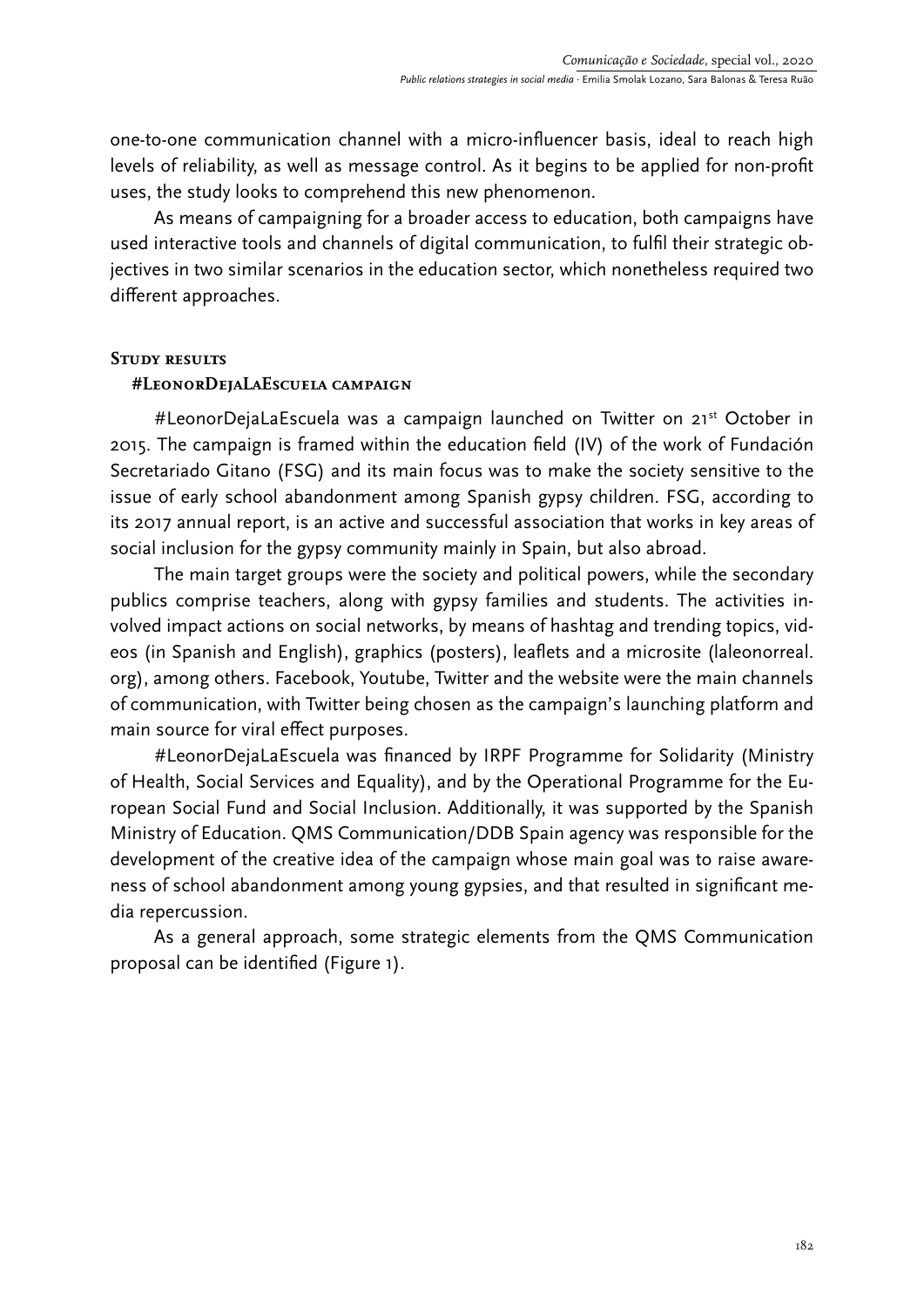

Figure 1: Campaign strategy design Source: Own elaboration based on QMS' report (2016)

The campaign seeks to bring the so far invisible issue of gypsy school abandonment (involving 67% of the students in Spain) to the center of public debate and convert it into a matter of state. In order to make an impact and call the social and media attention, the campaign allied with the well-known and controversial Spanish journalist Ana Pastor, and involved the use of the name of Princess Leonor de Borbón<sup>7</sup>.

The actions planned and developed during the campaign (QMS Communication) involved two main stages: teaser and resolution. With the hashtag #LeonorDejaLaEscuela (#LeonorDropsOutOfSchool), Ana Pastor launched the campaign on Twitter with the following message: "Leonor might drop out of the primary school" (Figure 2).

<sup>7</sup> A member of the Spanish Royal Family and the future Queen of Spain.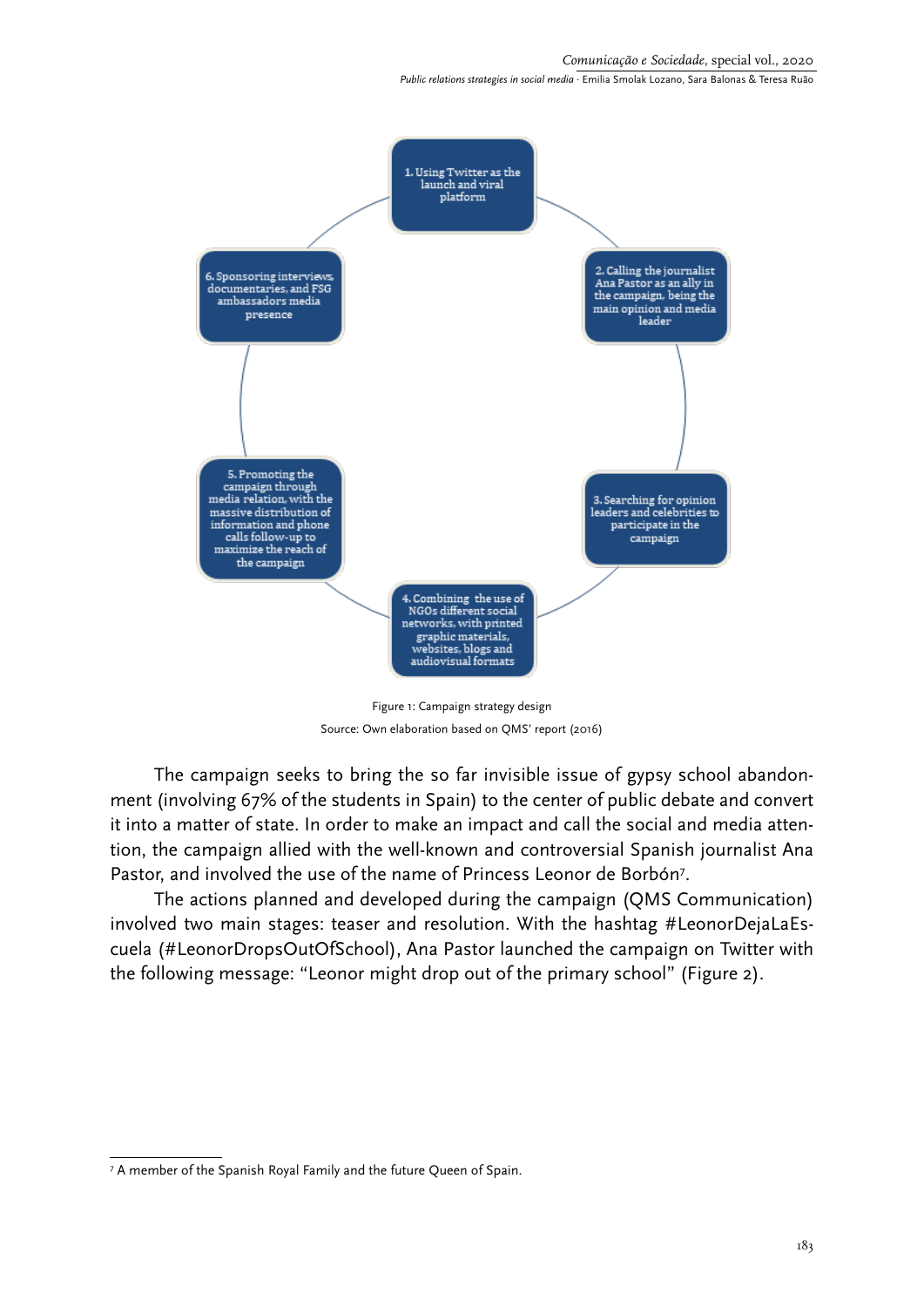

Source:<https://www.sensibilizaciongitanos.org/portfolio-posts/leonordejalaescuela/>

This tweet was followed by other Pastor's publication, after a few hours of deliberate silence on Twitter, to create further interest and suspense. Since it provoked a lot of stir in both social and mass media (for the apparent allusion to Princess Leonor de Borbón), the journalist wrote another tweet that revealed the "real" heroine of the story: "sorry, I wasn't talking about the Princess, but about #laleonorreal (#realleonor). Her education should also matter to us www.laleonorreal.org".

By the end of the morning, Leonor's actual identity is revealed: it was a gypsy girl that wants to be a doctor in the future. The tweets that followed included a link to the campaign´s microsite and planned actions. The campaign applied diverse resources for maximizing media visibility, including informal channels, media storytelling approach and FSG's own presentation, using attractive images and informative content, in English and Spanish, to guarantee the international coverage (Table 2). The strategic objectives were to provoke social interaction and thus raise awareness. As a result, the campaign successfully achieved both objectives.

| <b>MEDIA RELATIONS</b>       | Press release | Press kit                              |
|------------------------------|---------------|----------------------------------------|
| <b>ONLINE MEDIA</b>          | Blog          | Campaign microsite (responsive design) |
| <b>AUDIOVISUAL MATERIALS</b> | Videos        |                                        |

Table 2: Campaign's resources

The campaign also showed cultural proximity and positive examples on how to overcome different barriers in order to achieve the educational success, presenting some pioneers of change within the minority circles. They were called the "Gypsy ambassadors of education" and the videos told their stories (Figure 3). The microsite, developed to share the videos, explained the issue of gypsy school abandonment, offering solutions for institutions, society and families. It was a way to change the official communication into a more inspirational version. FSG's main message to society was: "if they study, we all win".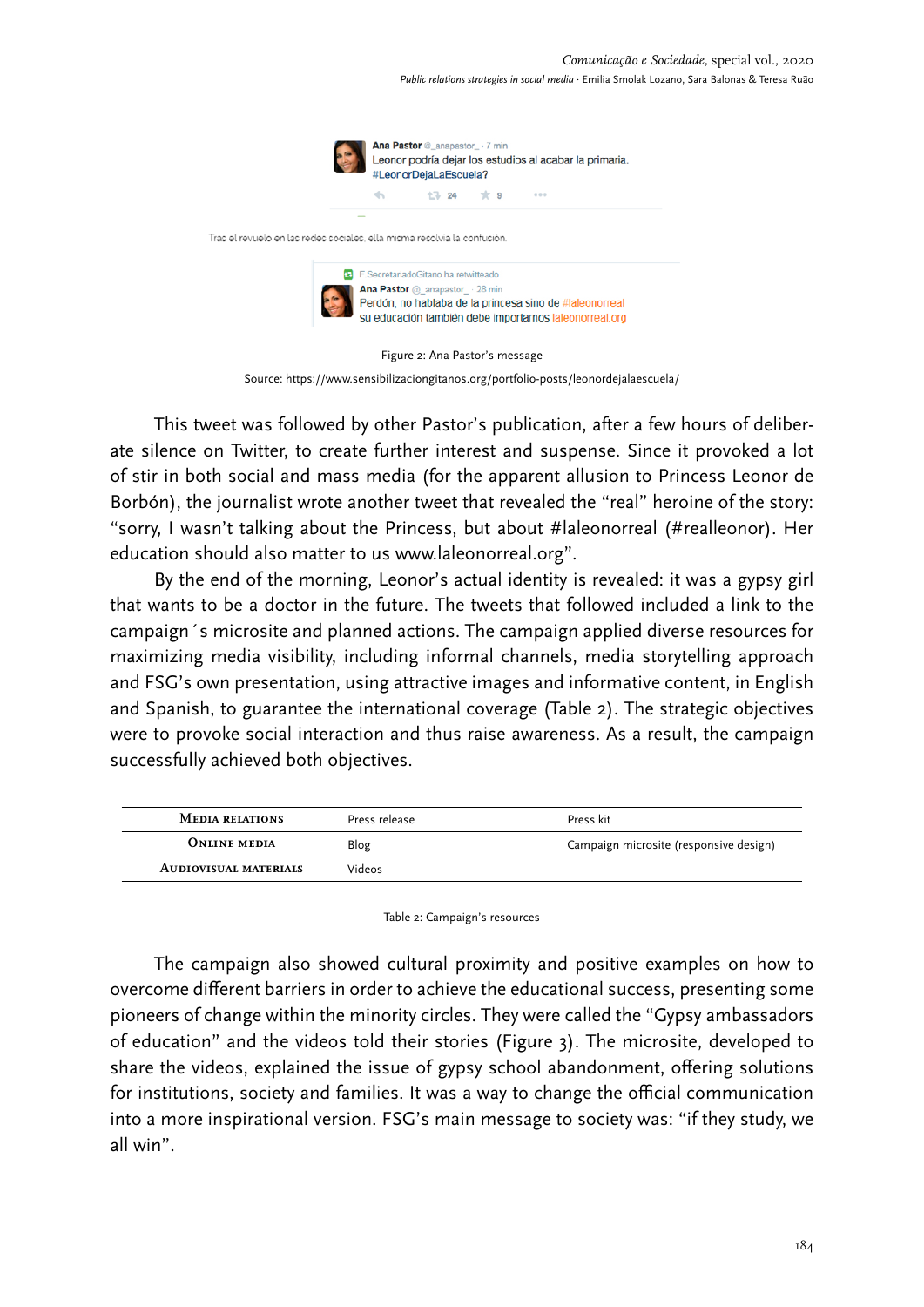

Figure 3: Examples of videos Source:<https://www.sensibilizaciongitanos.org/portfolio-posts/leonordejalaescuela/>

The campaign's strategic approach aimed to demonstrate that the education of gypsy children should be treated with the utmost care and should be as important to society as of any other child's. The main hero here is not Princess Leonor, but these 60% of the children who leave school before even finishing the compulsory education, represented by #RealLeonor and her personal story. The kids' stories revealed their dreams and desired future jobs. It resonates with the campaign signature: "all the children shall have the right to fulfil their dreams" (Figure 4). As such, it highlights the main goal of the campaign: nobody shall be deprived of his or her dreams regardless to their social background. By improving their future employment, society avoids further social exclusions, which sooner or later will become a real matter of the state.

The campaign's message was clearly stated from the beginning and it was framed in two ideas by means of two hashtags in order to foment the viral effect:

- 1. #LeonorDejaLaEscuela to call the attention of society that usually cares more for one popular person in a comfortable situation than other groups of underprivileged children; and
- 2. #LaLeonorReal to highlight an issue that should be considered socially important: underprivileged children and the education for all.



Figure 4: Video-storytelling Source:<https://www.sensibilizaciongitanos.org/portfolio-posts/leonordejalaescuela/>

Therefore, the main goal of the campaign was to engage the whole society into gypsy kids' education, in order to transform their vulnerable situation, create equal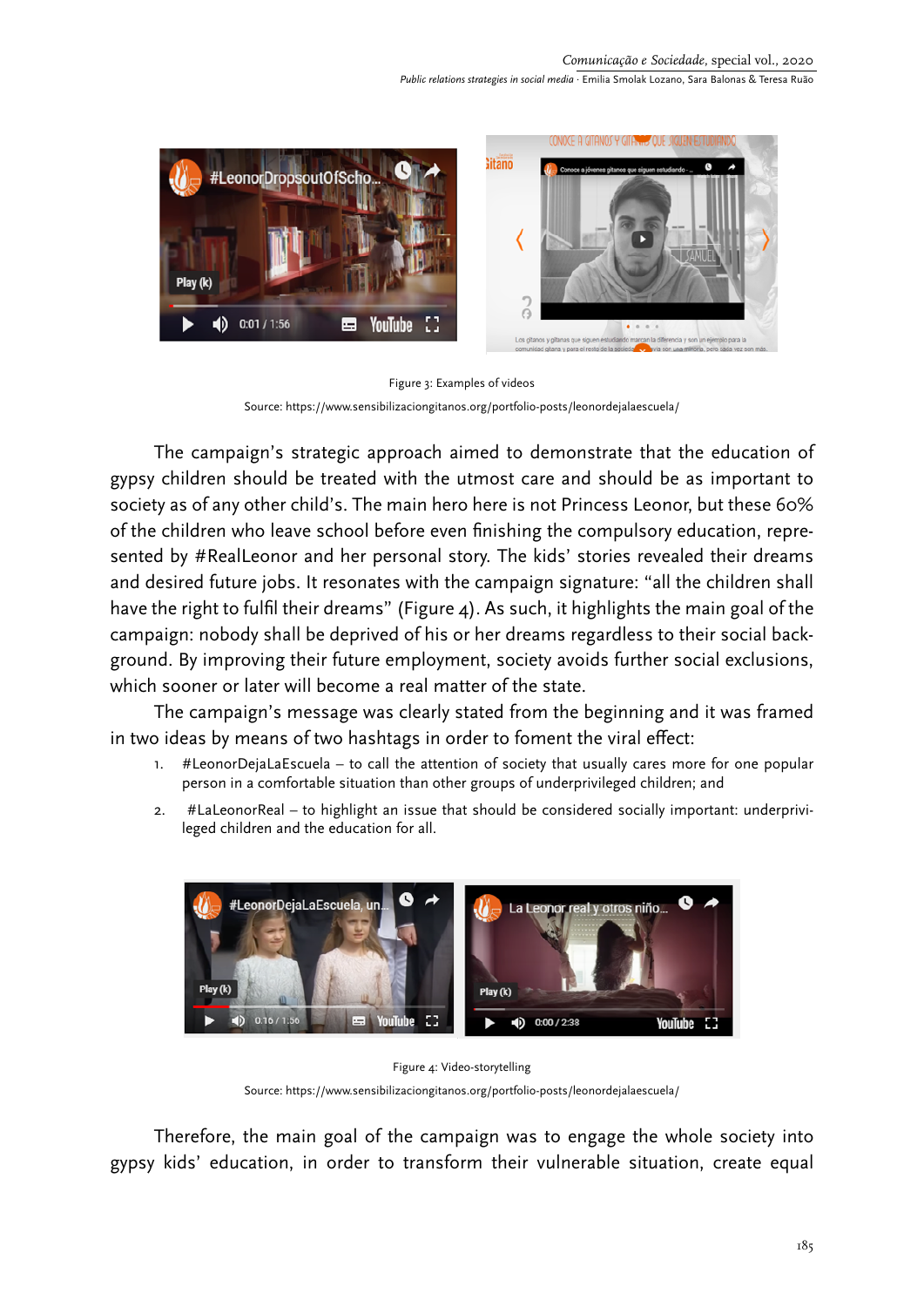opportunities, and thus benefit the society as a whole. The communication objective was to give the maximum visibility and media repercussion to the campaign in online and offline media. And the effects were substantial. The hashtag and tweet #LeonorDejaLaEscuela became a trending topic on the very same day of the campaign´s launch. The Ana Pastor's (Figure 5) tweet reached 57 replies, 199 retweets, and 100 favorites.



Source: Twitter

Through the storytelling triangulation effect in different channels, Spanish media, journalists and celebrities, public institutions, including the monarchy and NGOs, together with Spanish companies and citizens, were all engaged in the campaign (something visible in user generated content, mainly memes; Table 3).

| <b>IMPACTS</b> | PARTICIPATION IN<br><b>CONVERSATION</b> | <b>CAMPAIGNS' VIWERS</b><br>IN $24H$ ( <i>EL PAÍS</i> ) |  |
|----------------|-----------------------------------------|---------------------------------------------------------|--|
| 20 mln         | 16 mln                                  | 15 mln                                                  |  |

Table 3: Campaign's impact on Twitter - viewers in 24h (*El País*)

The Twitter's search results, by the hashtag #LeonorDejaLaEscuela, shows that it was there that the 63 publications with the greatest interaction were produced, the majority of which containing a video of the campaign and the link to the website, all of them including the hashtag (Table 4).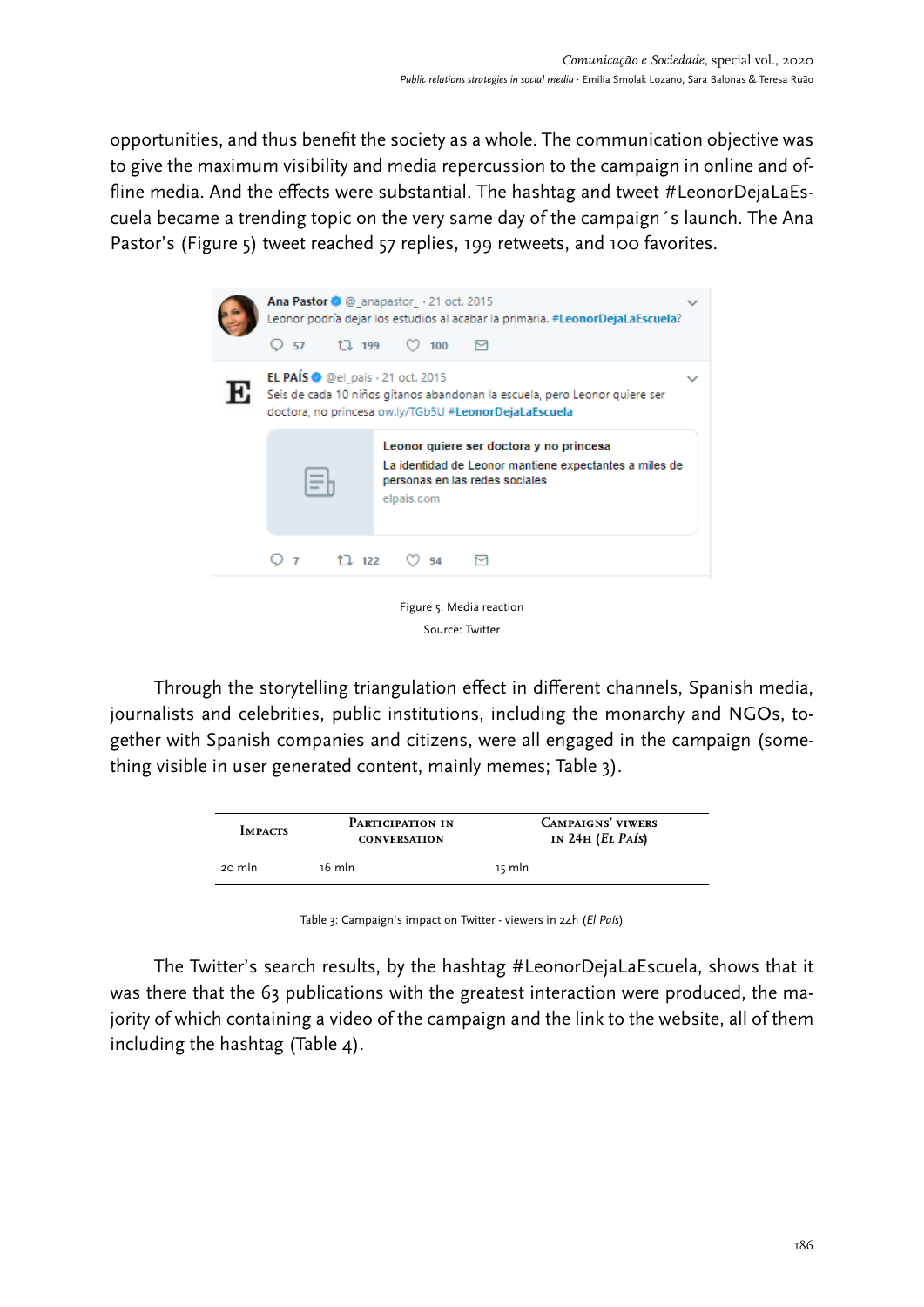|                                           | <b>REPLIES</b> | <b>RETWEETS</b>                            | <b>FAVOURITES</b> | <b>AVERAGE RT AND</b><br><b>FAVOURITE</b> |
|-------------------------------------------|----------------|--------------------------------------------|-------------------|-------------------------------------------|
|                                           | 188            | 1126                                       | 1109              | 18                                        |
| <b>TWEETS TYPE AMONG</b><br>63 MOST INTE- | <b>ORGANIC</b> | <b>OPINION LEADER</b><br><b>ANA PASTOR</b> |                   | FSG.                                      |
| <b>RACTED TWEETS</b>                      | 56             |                                            |                   |                                           |

Table 4: The impact of 63 mostly interacted tweets and their types

Media personality, proximity achieved through personalization, and dramatization seemed to be key factors of communication success and viral effect. The campaign was even largely visible in the major Spanish media (Table 5). *El País* newspaper, for example, published a special article dedicated to this issue and based on the campaign, encouraging the social debate, and highlighting some of the comments from the public.

| TV         | <b>NEWSPAPER</b>                                                  | <b>ONLINE MEDIA</b> | NGO AND SPE-<br><b>CIALIZED SITES</b>                                 | <b>INDUSTRY SITE</b>         |
|------------|-------------------------------------------------------------------|---------------------|-----------------------------------------------------------------------|------------------------------|
| - La Sexta | - El Diario Sur<br>- El País<br>- El Publico<br>- El confidencial | - Huffingtonpost.es | - Aulaintercultural.org<br>- Educo Actúa, Plata-<br>forma de Infancia | - Controlpubli-<br>cidad.com |

Table 5: Media presence

According to QMS Communication agency's report, who was responsible for the campaign management, #LeonorDejaLaEscuela has achieved remarkable media impact (Table 6).

|                      | <b>APPEARANCES</b>     | <b>AUDIENCE</b> | <b>MEDIA</b>                                                         | $ROI$ ( $RE$ -<br>TURN ON IN-<br><b>VESTIMENT</b> |
|----------------------|------------------------|-----------------|----------------------------------------------------------------------|---------------------------------------------------|
| Total                | 143                    | 38.144.283 mln  | Radio/TV/newspaper/online                                            | € 684.274                                         |
| т٧                   | 7                      | 3.890.000       | La Sexta Noticias, La 2 No-<br>ticias, Telecinco, TVE                | € 212.311                                         |
| Radio                | 9                      | 3.907.000       | Julia en la Onda, Esto me suena de<br>RNE, Fin de semana Cadena COPE | € 112.166                                         |
| Online media         | 117                    | 29.296.283      | No data                                                              | € 306.317                                         |
| <b>Printed media</b> | 10 (nine publications) | 1.051.000       | No data                                                              | € 53.483                                          |

Table 6: Media impact

As overall effect, the #LeonorDejaLaEscuela campaign and the agency received the "Bronze award for Public Relations" (Sol de Bronce) at the Sol – "Iberoamerican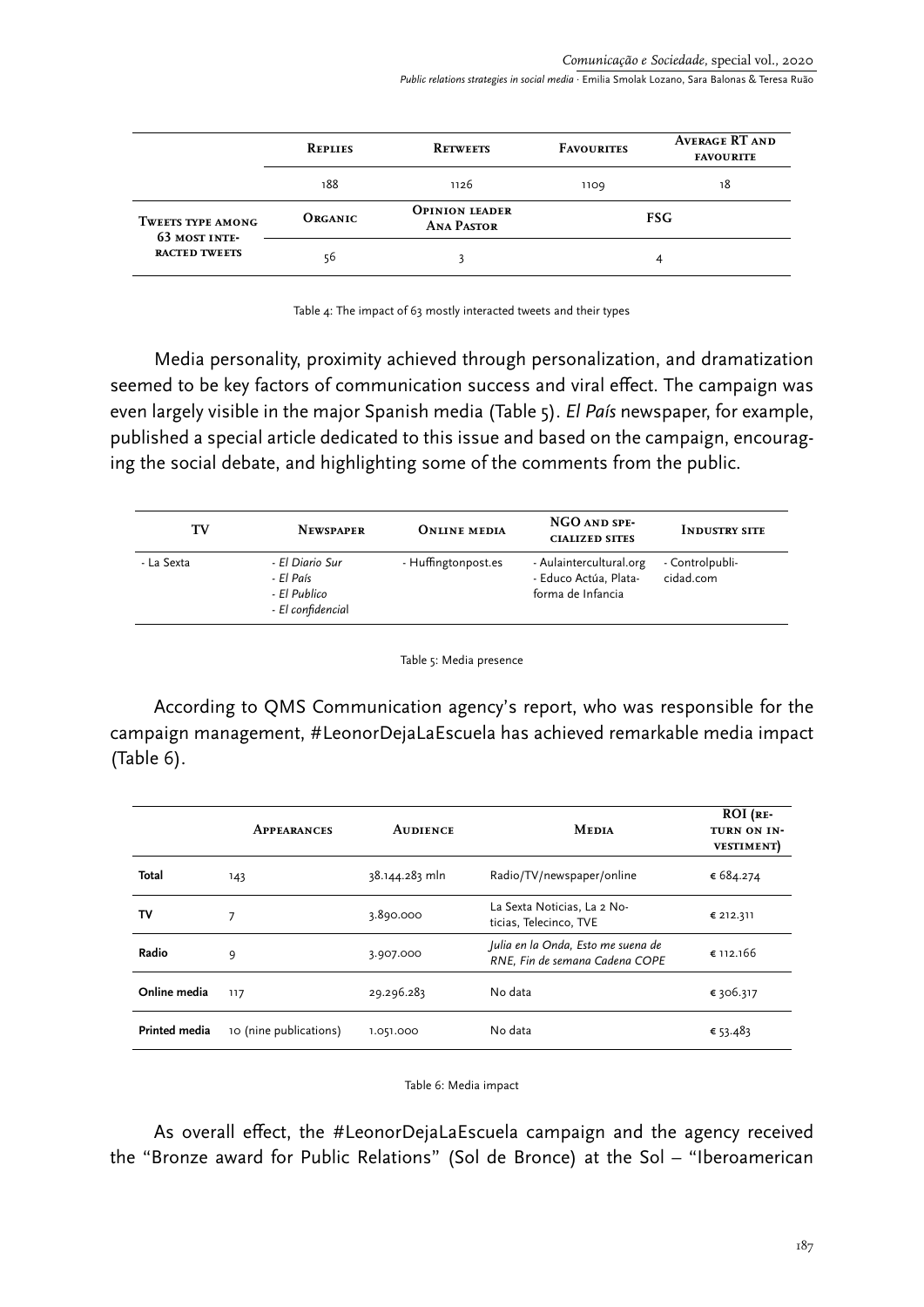Advertising Communication Festival" –, in 2016, the most important in Spain and Iberoamerica, and were awarded with the prize Fundación Princesa de Girona by the King of Spain in the same year.

In short, and taking as reference the aforementioned PR models for social media (Bartholomew, 2010; AMEC 2013<sup>8</sup>), we can state that the campaign achieved the desired effect of *exposure* mainly due to owned (videos, microsites, social accounts), shared (retweets) and earned media (media appearances; message delivery). Regarding *influence*, it has been mostly observed in terms of increase in public awareness on the issue (within media, institutions and citizens), in the earned content (associating the topic with FSG), and finally in owned media (with new modified attributions to gypsy community). Regarding *impact*, the issue gained, in fact, visibility in the media and within society, being the focus of debate in 15 million conversations online (on Twitter and including citizens, media, and others). As it can be observed, the campaign not only attained a high level of activity with limited resource (thanks to the strategically planned viral effect on Twitter), but also benefit from applying digital tools in a creative and interactive way (using influencers, ambassadors, digital storytelling, video formats, hashtags and trending topics), together with a more traditional media relations approach. It allowed the interaction and engagement of the public through a combined use of earned and shared media to leverage the media interest.

## **#Amigo-Bagos-Douro campaign**

Bagos d'Ouro Association (ABO) is a nonprofit institution operating in a somewhat "paradoxical" area, the Douro region, in the north of Portugal. It is known for its historical and cultural value: as the oldest demarcated region in the world, as an Unesco World Heritage landscape, and for producing some of the most prestigious wines in the world, such as the famous Port wine. On the other hand, it simultaneously remains one of the poorest regions in Europe, characterized by a rural context with high poverty indicators, associated to other social risk factors, such as alcoholism, domestic violence and unemployment.

Recognizing this difficult context, Bagos d'Ouro ("Gold Berries") was founded in 2010 with the main purpose of promoting the education of needed children and young people in the Douro region, as the means to enhance a more balanced society by contributing to social inclusion through education – the "most powerful weapon to change the World"9 . Bagos d'Ouro Association promotes youth capacitation, through a longterm commitment, based on personalized interventions with each one of the children and young people they support, seeking to follow their educational, social and family journey towards full integration into an active life. Presently, ABO supports more than

<sup>8</sup> Retrieved from<https://amecorg.com/amecframework/>

<sup>9</sup> Retrieved from [www.bagosdouro.pt](http://www.bagosdouro.pt)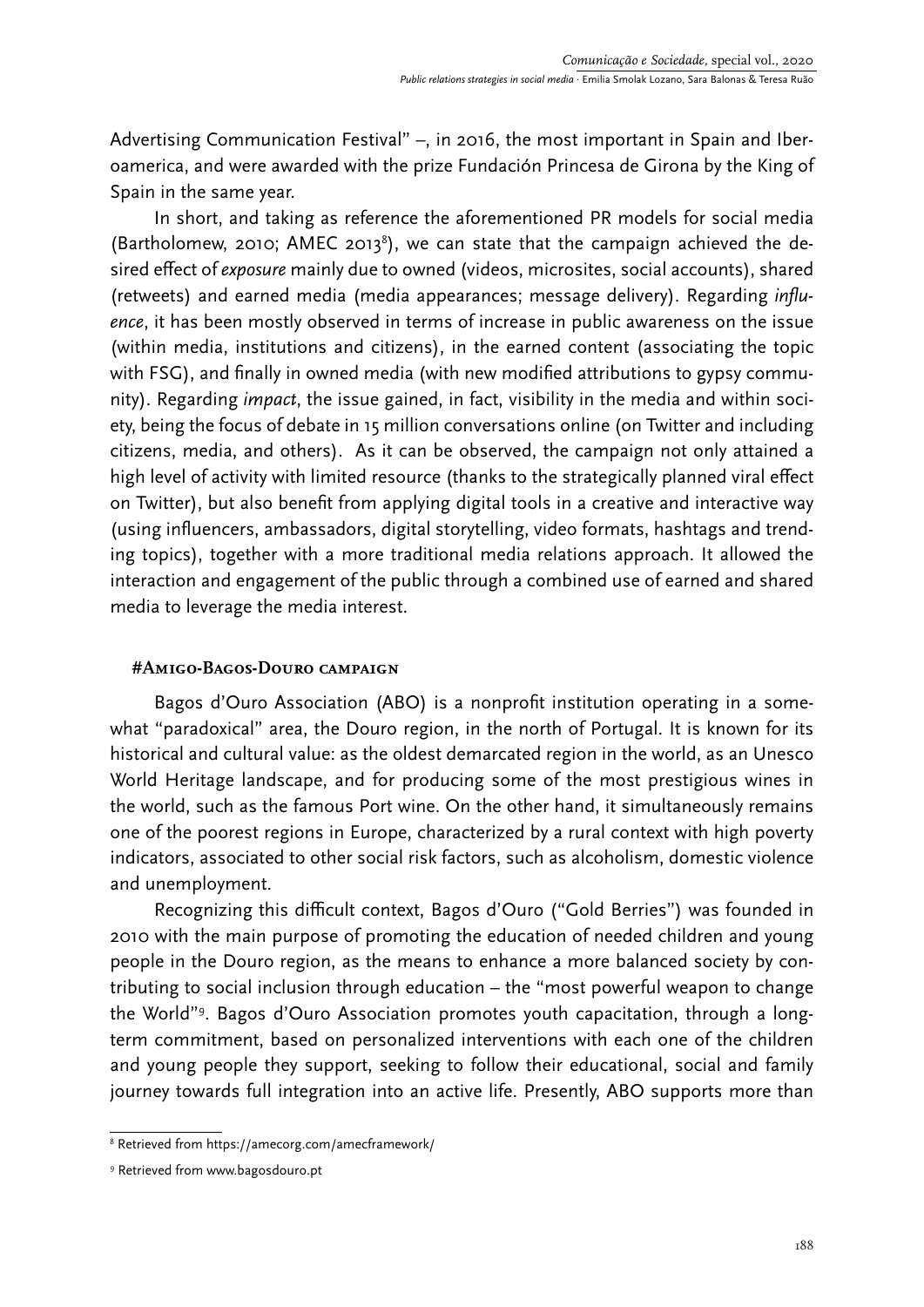150 children and their families, reaching up around 300 beneficiaries. Accountability is a normal and valuable practice in this association since its foundation, contributing to brand loyalty and, more importantly, good reputation among donors.

# **"Amigo Bagos d'Ouro" fundraising program**

ABO is not funded by the state, as it has always based its sustainability on fundraising actions among companies and individuals. The "Amigo Bagos d'Ouro" program – meaning literally "Gold Berries Friend" – is a fundraising program, born in the association's second year of activity (2011). However, until the launch of an experimental campaign, in 2017, it never had a significant return. The campaign consisted of a strategy applied to WhatsApp mobile network.

In 2017, the ABO Board of Directors defined the fundraising program as a priority, to reinforce the fixed income of the association, by increasing the number of people or companies committed to their mission on a regular basis. As a result, the "Amigos Bagos d' Ouro" campaign was born. The use of the concept of "friend" aimed to bring people or companies closer to ABO's mission, inviting them to financially support a child's school career and, thus, help the family as well. In the messages shared, it was also made clear that the "donors-friends" are an essential support for ABO's activity, since their contributions allow the association to establish a long-term commitment to each family.

The "Amigo" campaign was, then, released in November 2017, with a launch event in Lisbon, to which were invited the media and some public figures, with the purpose of generating issue awareness. However, there was no media impact. This first phase was followed by a campaign on ABO's Facebook page – with public figures' video testimonials. According to the Association's general coordinator, Inês Taveira<sup>10</sup>, the campaign via WhatsApp has been more successful than the celebrities' action and the Facebook posts, in terms of an effective increase in the number of donors.

The campaign was initially based on a WhatsApp group of five people from the Board of Directors that received the campaign contents and instructions to act as digital disseminators. Then, each one created a group among their known contacts in order to share several campaign messages. And afterwards the process developed itself in a "grapevine" model, that is, each person who received the message, shared it with other friends. Again, according to the association's general coordinator, these personalized contacts and recommendations, as well as the easiness in forwarding and sharing the message with friends, were the key points of the WhatsApp campaign. The messages were about real stories of each child and young people supported by the association.

Considering our previously defined variables, as detailed in Table 1, micro-personalization and emotional discourse were the main rhetorical resources selected to reach a very particular, yet generous, target, through a group people highly involved with the

<sup>&</sup>lt;sup>10</sup> Email interview with the ABO's general coordinator.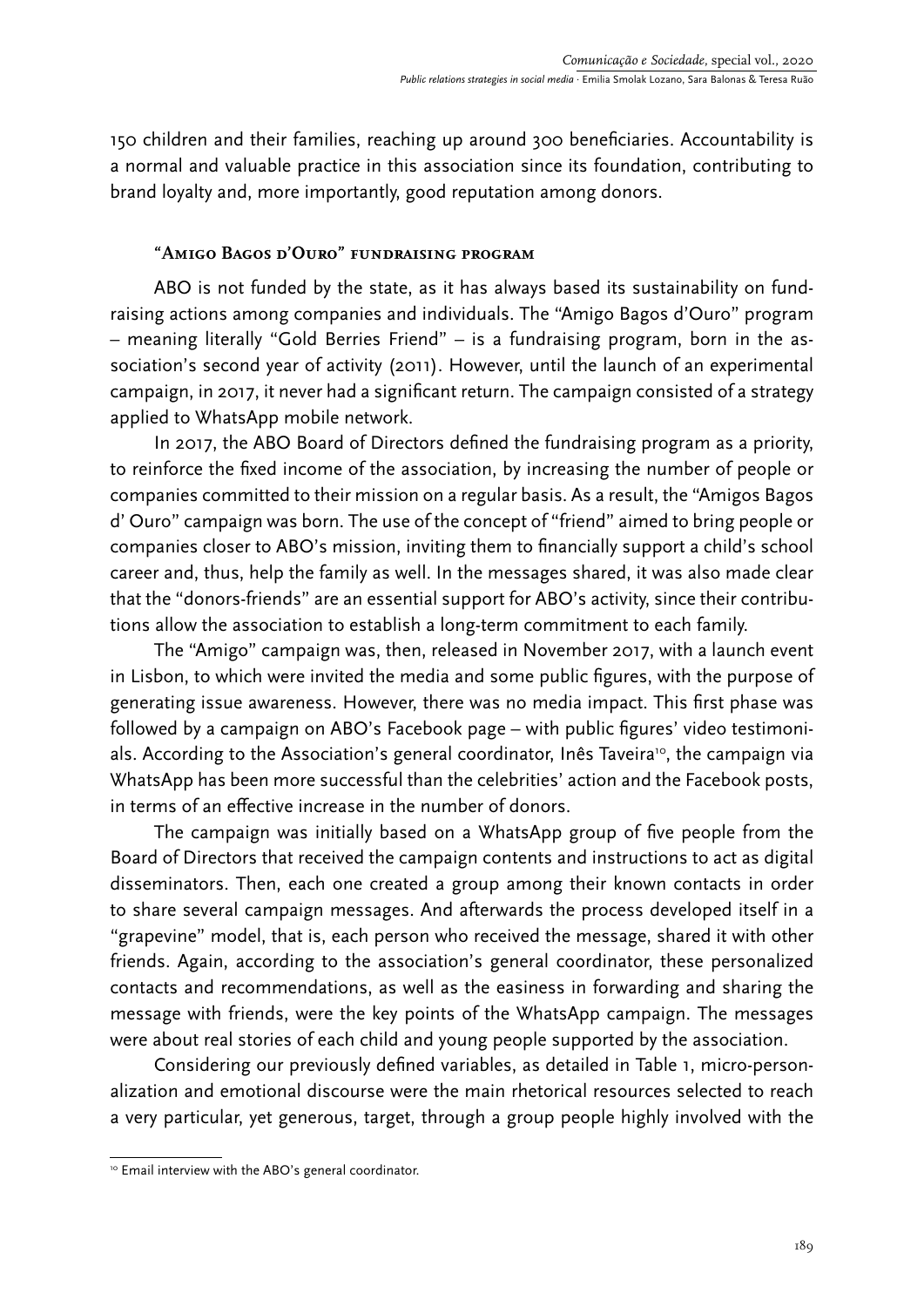cause and the institution – the ABO's Board of Directors. This group is actually composed of micro-influencers with special bonds to the Douro region, and willing to use their personal network for the donors' campaign. Besides that, the campaign used personalized stories of Douro's children and young people, sharing their dreams, what provided emotional bonds through communication waves (Table 7). In fact, storytelling is a strong communication option especially when it is reinforced by regular accountability. In the ABO's case, that strategy is operationalized through a report sent by email to each donor, in a personalized tone, about the educational evolution of every supported child.

| <b>VARIABLE</b>             | <b>ANALYSIS</b>                                                                                                                                                                                                                                                                                                                                                         |
|-----------------------------|-------------------------------------------------------------------------------------------------------------------------------------------------------------------------------------------------------------------------------------------------------------------------------------------------------------------------------------------------------------------------|
| <b>Messages and formats</b> | Personalize stories of each child or young person supported by the as-<br>sociation sent by text messaging - no images or videos. Each text has the<br>name of the beneficiary, its dreams to be accomplished and the monthly<br>contribution needed to help that specific case. It also mentions how<br>to donate and guarantees regular reports on his/her evolution. |
| Keywords                    | Persons' name; dreams; supporting; school assignment; $\epsilon$ 30; reporting; simplicity.                                                                                                                                                                                                                                                                             |
| Channels                    | WhatsApp and website.                                                                                                                                                                                                                                                                                                                                                   |
| Hashtags                    | #amigo-bagos-douro                                                                                                                                                                                                                                                                                                                                                      |
| <b>Tools</b>                | Personal WhatsApp contacts; official website; donors email.                                                                                                                                                                                                                                                                                                             |
| Strategic approach          | Testimonies gathering and copy writing for short messages; hyperlink to the official<br>website at the end of texting for donation (commitment); personal stories sent<br>one-by-one to ABO directors WhatsApp number, directors personal involvement and<br>sharing; personalized emailing reports send to donators on a regular basis (loyalty).                      |

Table 7: Bagos d'Ouro campaign: content analysis variables

Through several communication channels (detailed in Table 2), the simplicity of the process to participate in the campaign was disseminated and it seems to have been an important factor concerning effectiveness. After receiving the call-to-action message delivered by a friend, the potential donors could access ABO donors' webpage directly, where they could find the instructions on how to act (Table 8<sup>11</sup>). Accountability is one of the most relevant techniques to guarantee a long-term relationship. If an emotional bond with a particular story is achieved, it is critical to maintain this link, as if it was someone as close as family.

<sup>&</sup>lt;sup>11</sup> All internal and external data come from: an email interview to ABO general coordinator, 23<sup>th</sup> March 2019, and the 2018 Annual Financial Report, March 2019.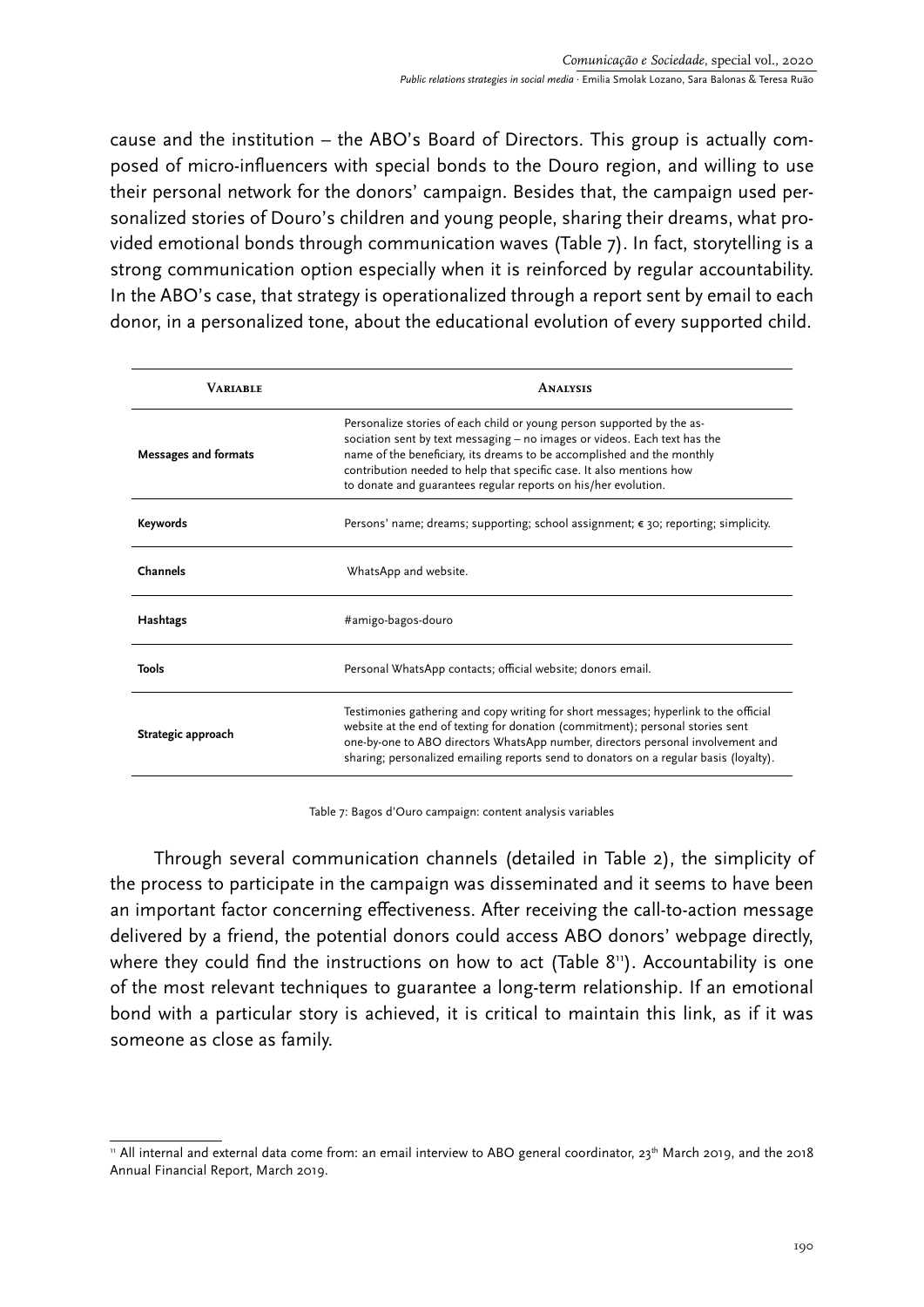| <b>SOURCE</b>                 | <b>QUALITATIVE ANALYSIS</b>                                                                                                                                                                                                                                                                                          |  |  |
|-------------------------------|----------------------------------------------------------------------------------------------------------------------------------------------------------------------------------------------------------------------------------------------------------------------------------------------------------------------|--|--|
| Official website              | Specific donation page, explaining donors' options and providing pay-<br>ment forms in a simple and easy language (facilitation).                                                                                                                                                                                    |  |  |
| Internal and external reports | The internal budget for 2018 estimated $\epsilon$ 22.200 as expected raising value. At the end<br>of the year, donations reached $\epsilon$ 49.753. This means an increase of more than 100%.<br>Total of 43 "friends" raised through the campaign.<br>2018 Annual Reports dedicates two full pages to the campaign. |  |  |
| <b>Emailing messages</b>      | The ABO team ensures accountability through regular reporting on the<br>children's path, based on information collected by staff on the ground.<br>It is send quarterly, according to school calendar (engagement).                                                                                                  |  |  |

Table 8: Interpretative hermeneutics

The results of the WhatsApp's social campaign surpassed the initial internal fundraising goals (Tables 2 and 3). The positive gap between predefined quantitative objectives and final results stresses the importance of trust and reliable sources as means to achieve engagement and lead to action, especially on messaging tools such as WhatsApp (Table 9). Many campaigns pursuing social causes achieve engagement, but the behavioural change is not achieved. In this case, the use of micro-influencers seems to be the key factor to obtain a high degree of effectiveness on this particular dimension.

| <b>EXPOSURE</b>                                                  | Five senders have shared the campaign to an unknown num-<br>ber of people (personal contacts from their cell phones). |
|------------------------------------------------------------------|-----------------------------------------------------------------------------------------------------------------------|
| <b>ENGAGEMENT</b>                                                | High level of potential engagement once it was a message<br>sent by a friend, a "trustful source" (endorsement).      |
| <b>INFLUENCE</b>                                                 | Micro-influencers shared personalized stories full of emo-<br>tional content to a friend (reliability).               |
| PESO MODEL (ACTION IN<br>PAID, EARNED, SHARED<br>AND OWNED MEDIA | Owned media: $\epsilon$ 59.823 (amount obtained in 2017 and 2018).                                                    |

Table 9: WhatsApp monitoring

The ABO's case stresses the importance of building "safety networks" between the third sector and the donors, using reliable contents (true stories sent by someone we trust) and being accountable. In general, WhatsApp features, as an encrypted social media mobile messaging service, gives consistency to this strategy. Concerning longterm effects, those strategic options can lead to an increase on brand reputation as well as on loyalty. Also, it can help building "safety nets", or expressive strong bonds with the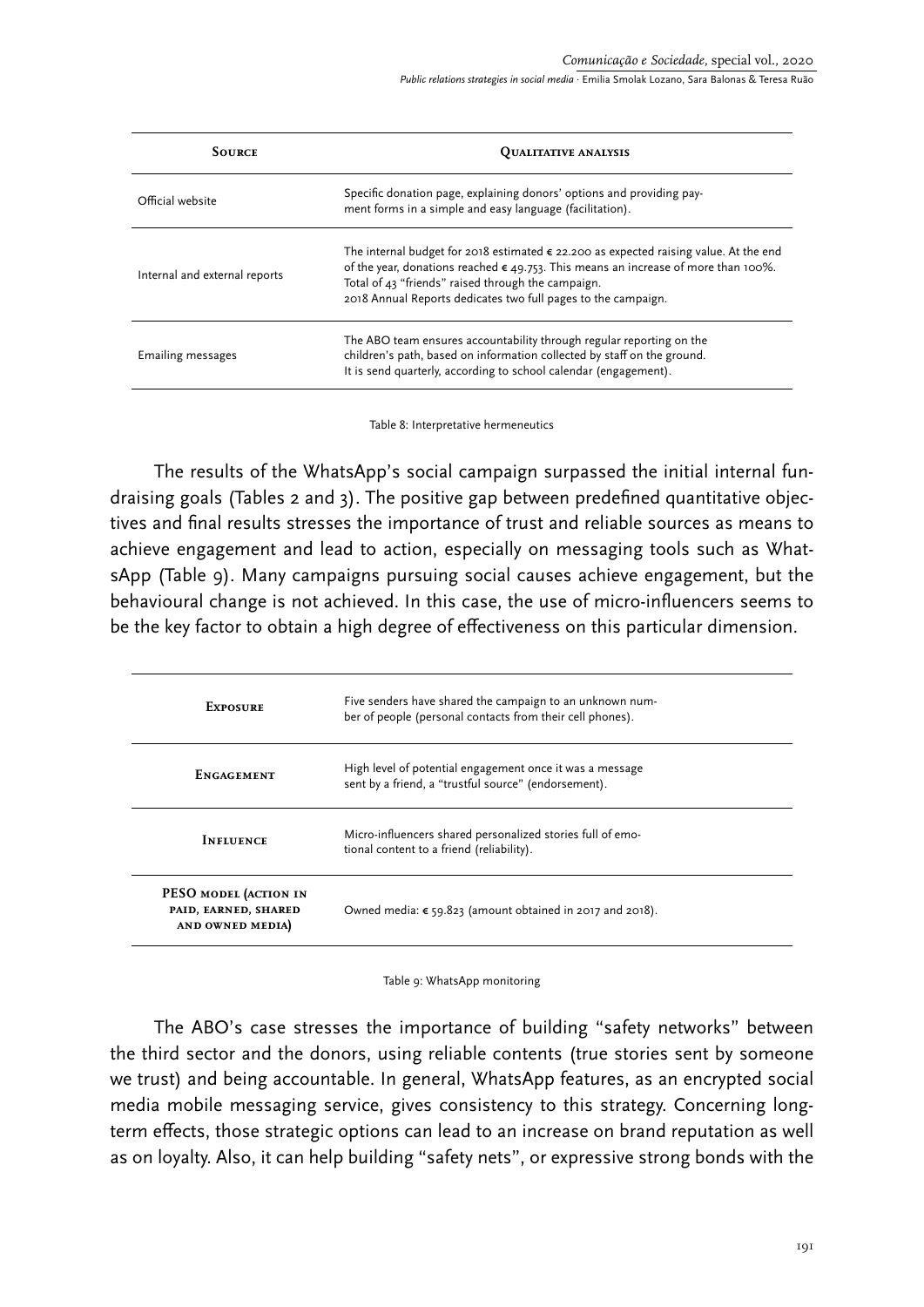most important stakeholders, reducing reputational risks (using Fombrun, Gardberg & Barnett, 2000, concept). However, the case study also highlights certain problems that can arise from using this social network: (1) strong dependency on the senders' goodwill, as well as their personal reputation; and (2) impossibility of measuring the number of messages sent by each member, as well as the number of shares from the moment the recipient receives it.

In sum, results are encouraging, since this digital pilot action doubled the expected results in quantitative terms, validating WhatsApp as a reliable channel for the third sector. Financial incomes appear not to be very high, however, as pointed by Fombrun et al. (2000, p. 106): "a consistent and sustained message requires continuous investment in and commitment to citizenship activities, despite the difficulty in directly quantifying the gains". In fact, the use of WhatsApp has proved to be a useful tool to Bagos d'Ouro Association. As well, the mobile messenger service proved to be a mean of campaigning for a broader access to education. However, the case shows that this social network does not allow scaling up a fundraising strategy, as we concluded by the quantitative results obtained.

## **Discussion and conclusions**

The analysis clearly demonstrates that social media have greatly contributed in a positive manner to the way public relations strategies within the third sector are conducted. Social media can have a key role in non-profit communication by lobbying for social causes, creating alliances, raising money, mobilizing volunteers, engaging traditional media and community relations, or for advocating for policy reform. However, there is not a single model to develop these campaigns. As in traditional PR, it depends on the issue, the goals and the targets.

#LeonorDejaLaEscuela and #Amigo-Bagos-Douro are two very successful social campaigns within the educational sector, implemented via social media, but with very different scales and interaction levels. This leads to the conclusion that the public relations two-way asymmetrical model, as the ideal communication practice between an organization and its publics, cannot be seen as the only way to succeed. In fact, the Spanish case study, using Twitter, Facebook and YouTube, is an example of success supported by the high interactive level reached (moving away from the trends suggested in our literature review). Nevertheless, the Portuguese case study, using WhatsApp, shows how low interaction can become equally effective. In general, what the two campaigns have in common is the combination of the following communication strategies in social media: (1) the use of storytelling to promote emotional engagement; (2) the personalization of contents to increase impact; (3) the focus on the viral effect to reach targets; (4) the use of influencers (or micro-influencers) to enhance engagement; (5) the establishment the "safety nets", among stakeholders, to develop activism and brand loyalty; (6)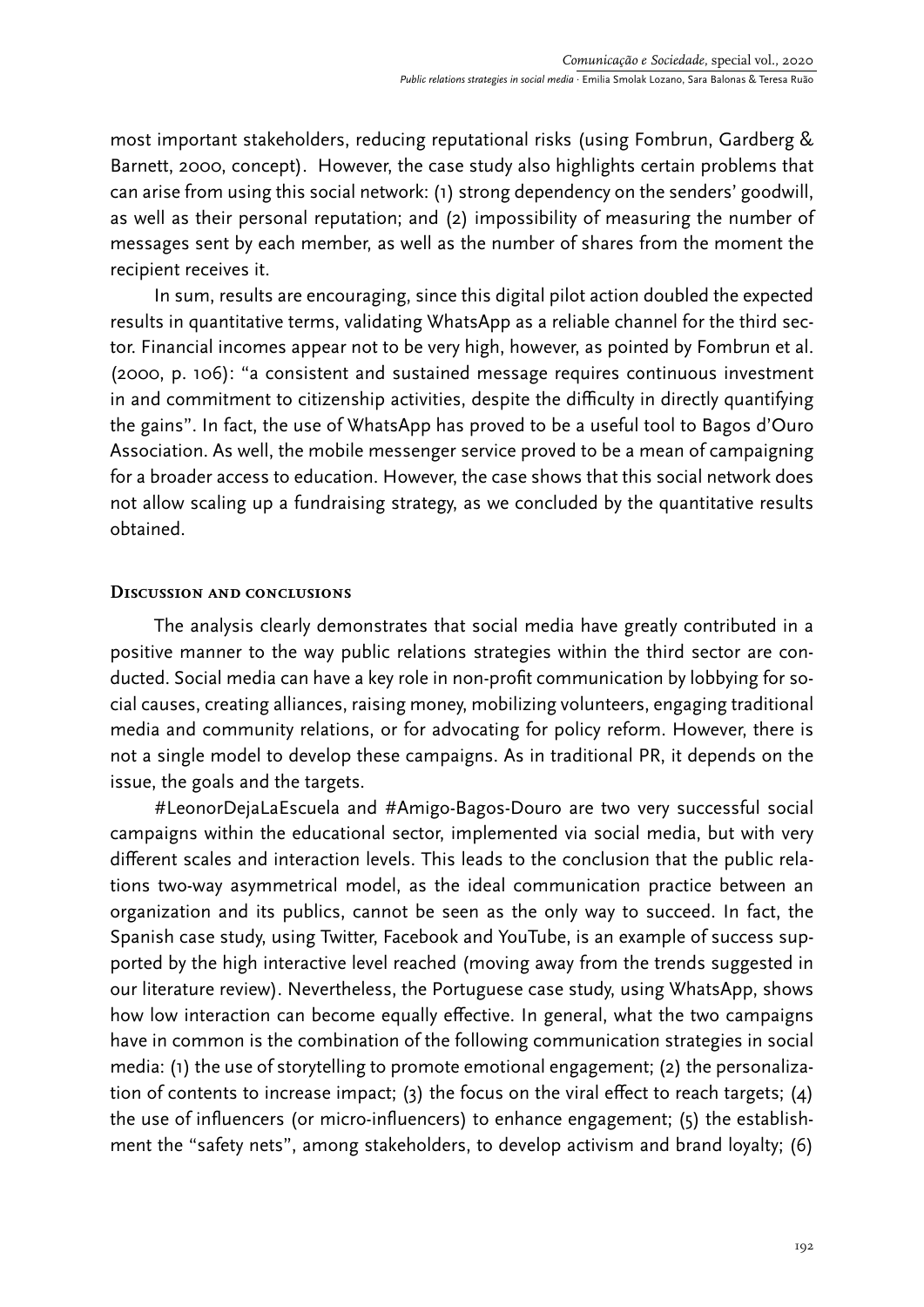the triangulated effect by exploring media visibility; and (7) the development of original and creative ideas to stimulate awareness.

As regards to the first specific objective of this study, the Iberian context helped better understanding the innovative use of social media in PR campaigns. In both cases, social media made possible a more direct or personalised interaction with those participating in the campaign, via content and direct communication. As such, the advocacy effect and the action on social causes were fomented. Regarding the second objective, both campaigns are clear examples of the re-framing of PR communications throughout the use of social networks that in turn are able to increase media and social impact. The use of digital tools framed the communication for a more direct and personal approach with a high level of interactions that successfully drive PR from a mere exposure stage to a participative, content creation and user-based perspective. It is a strong proof of the value of re-framing from owned and paid content in mass media to earned and shared content, co-generated by diverse publics feeling engaged with the cause and purpose of the campaign. Through this renewed positioning, public relations can play an important role in the communication for development mix, as a driving force for societal challenges.

Translation: Emilia Smolak Lozano, Sara Balonas and Teresa Ruão English revision: Helena Antunes

## **Acknowledgements**

This work is funded by national funds through FCT – Fundação para a Ciência e a Tecnologia, I.P., under the project UID/CCI/00736/2019. The Communication and Society Research Centre' Strategic Project (2019) (UID/CCI/00736/2019) supported the English revision of the article.

This work is also supported by national funds through FCT – Fundação para a Ciência e a Tecnologia, I.P., under the project UIDB/00736/2020, Communication and Society Research Centre' Pluriannual Funding, that succeeded the 2019 Strategic Project.

# **References**

- Auger, G. A. (2013). Fostering democracy through social media: evaluating diametrically opposed nonprofit advocacy organizations' use of Facebook, Twitter, and YouTube. *Public Relations Review, 39*(4), 369-376.
- Bartholomew, D. (2010, May 12). The digitization of research and measurement [Blog post]. Retrieved from http://metricsman.wordpress.com/2010/05/12/the-digitization-of-research-and-measurement/
- Briones, R. L., Kuch, B., Liu, B. F. & Jin, Y. (2011). Keeping up with the digital age: how the American Red Cross uses social media to build relationships. *Public relations review*, *37*(1), 37-43. https://doi. org/10.1016/j.pubrev.2010.12.006
- Cho, M., Schweickart, T. & Haase, A. (2014). Public engagement with nonprofit organizations on Facebook. *Public Relations Review*, *40*(3), 565-567. https://doi.org/10.1016/j.pubrev.2014.01.008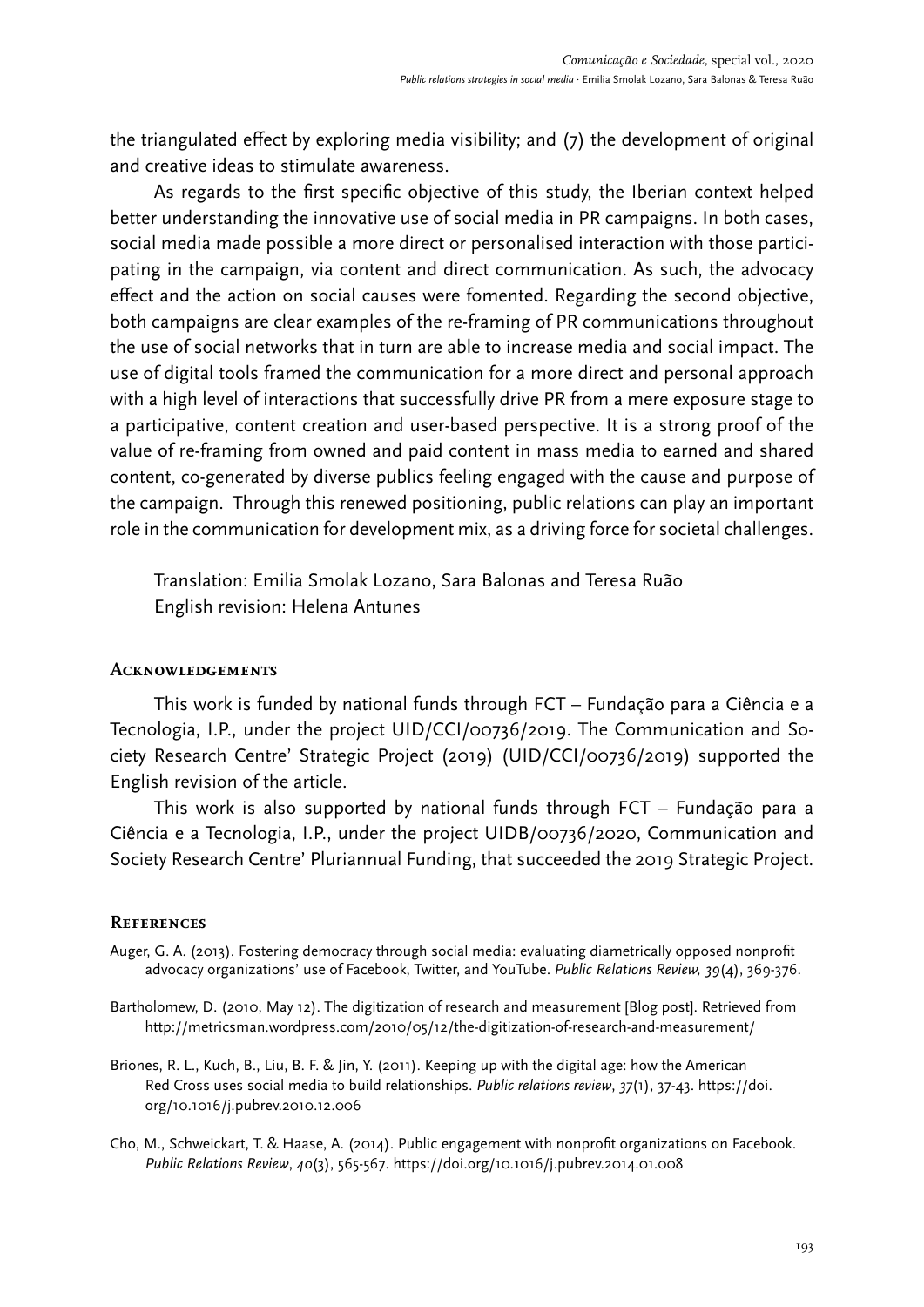- Ciszek, E. L. (2015). Bridging the gap: mapping the relationship between activism and public relations. *Public Relations Review*, *41*(4), 447-455. https://doi.org/10.1016/j.pubrev.2015.05.016
- Curtis, L., Edwards, C., Fraser, K. L., Gudelsky, S., Holmquist, J., Thornton, K. & Sweetser, K. D. (2010). Adoption of social media for public relations by nonprofit organizations. *Public Relations Review*, *36*(1), 90-92. https://doi.org/10.1016/j.pubrev.2009.10.003
- Fombrun, C.J., Gardberg, N.A. & Barnett, M.L. (2000). Opportunity platforms and safety nets: corporate citizenship and reputational risk. *Business and Society Review, 105*(1), 85-106. https://doi. org/10.1111/0045-3609.00066
- Freberg, K., Graham, K., Mcgaughey, K. & Freberg, L. A. (2011). Who are the social media influencers? A study of public perceptions of personality. *Public Relations Review*, *37*(1), 90-92. https://doi.org/10.1016/j. pubrev.2010.11.001
- Grunig, L., Grunig, J. & Dozier, D. (2002). *Excellent public relations and effective organisations: a study of communication management in three countries.* Mahwah, NJ: Lawrence Erlbaum Associates.
- Kent, M. L. & Taylor, M. (1998). Building dialogic relationships through the world wide web. *Public relations review*, *24*(3), 321-334. https://doi.org/10.1016/S0363-8111(99)80143-X
- Liu, F. & Maitlis, S. (2010). Nonparticipant observation. In A. J. Mills; G. Durepos & E. Wiebe (Eds.), *Encyclopedia of case study research* (pp. 610-612). Thousand Oaks, CA: SAGE Publications.
- Lovejoy, K., Waters, R. D. & Saxton, G. D. (2012). Engaging stakeholders through Twitter: how nonprofit organizations are getting more out of 140 characters or less. *Public Relations Review*, *38*(2), 313-318. https://doi.org/10.1016/j.prubev.2012.01.005
- Marktest. (2019). *Os portugueses e as redes sociais 2019*. Retrieved from https://www.marktest.com/wap/ private/images/Logos/Folheto\_Portugueses\_Redes\_Sociais\_2019.pdf
- Malka, V., Ariel, Y. & Avidar, R. (2015). Fighting, worrying and sharing: operation 'protective edge'as the first WhatsApp war. *Media, War & Conflict*, *8*(3), 329-344.<https://doi.org/10.1177/1750635215611610>
- Seo, H., Kim, J. Y. & Yang, S. U. (2009). Global activism and new media: a study of transnational NGOs' online public relations. *Public Relations Review*, *35*(2), 123-126. https://doi.org/10.1016/j. pruveb.2009.02.002
- Twitter Marketing. (2013, February 11). New compete study: primary mobile users on Twitter [Blog post]. Retrieved from https://blog.twitter.com/en\_us/a/2013/new-compete-study-primary-mobile-users-ontwitter.html
- Waters, R. D. (2009). The use of social media by non-profit organizations: an examination from the diffusion of innovations perspective. In t. Dumova & R. Fiordo (Eds.), *Handbook of research on social interaction technologies and collaboration software: concepts and trends* (pp. 473-485). Hershey: IGI Publishing.
- Waters, R. D. & Jamal, J. Y. (2011). Tweet, tweet, tweet: a content analysis of nonprofit organizations' Twitter updates. *Public Relations Review*, *37*(3), 321-324. https://doi.org/10.1016/j.pruveb.2011.03.002
- Wright, D. & Hinson, M. (2017). Tracking how social and other digital media are being used in public relations practice: a twelve-year study. *Public Relations Journal*, *11*(1), 1-30.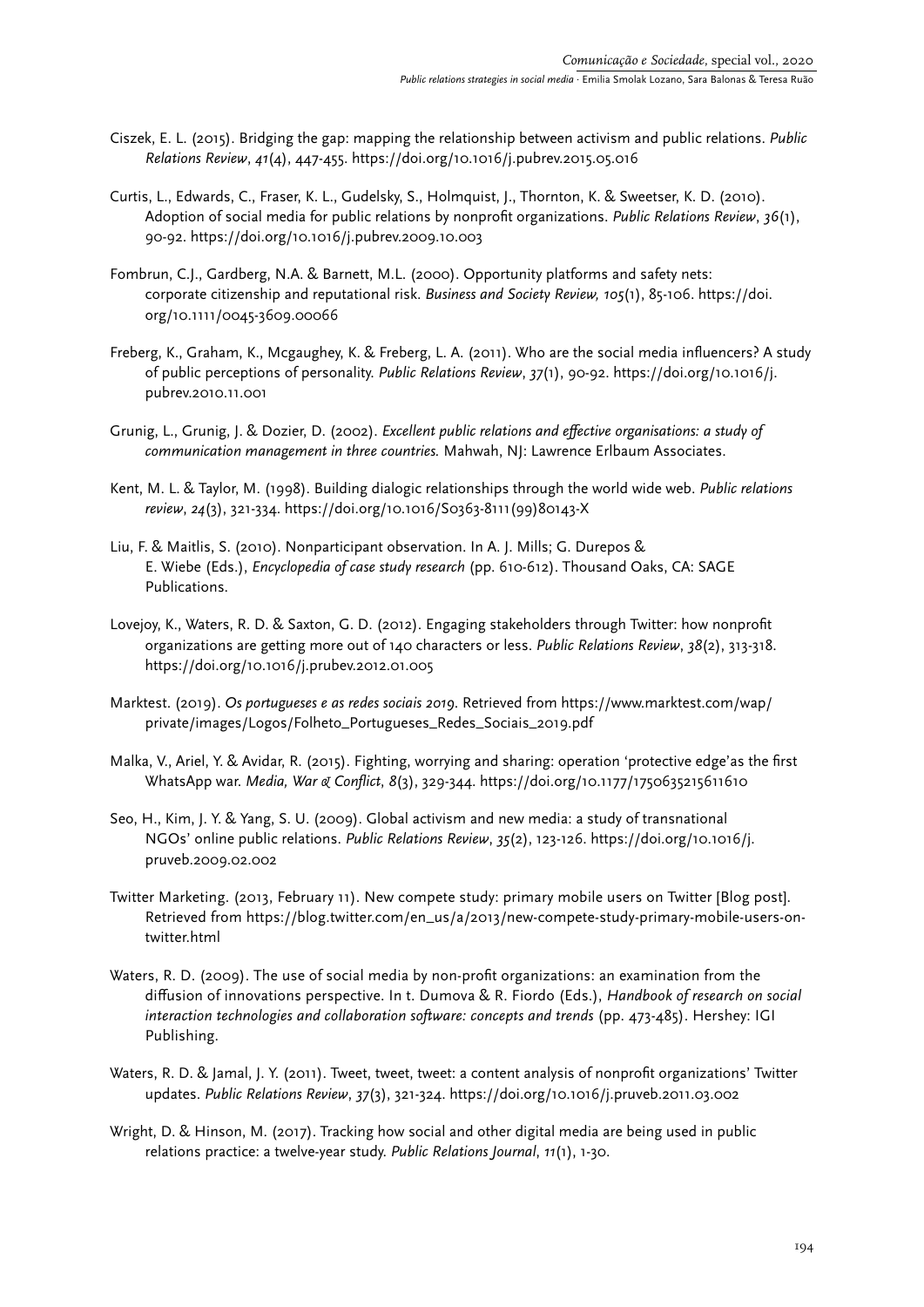## **Biographical notes**

Emilia Smolak Lozano has a PhD in Communication Sciences. Currently professor and researcher at University of Malaga (Spain), teaching advertising and public relations. Master degree in Sociology at Jagiellonian University in Poland and European Studies at Univrsity of Exter in United Kingdom. Her research combines sociological and European perspectives to political communications, social media and digital communication. Author of over 30 scientific articles published in indexed journals and over 20 book chapters. Author of two books: on political communication 2.0 and digital campaigns strategic management. The scientific outcome of the research is reflected in over 40 presentations on international conferences.

ORCID: https://orcid.org/0000-0001-8193-8786 Email: esmolaklozano@uma.es Address: Universidad de Málaga, Calle de León Tolstoi, s/n, 29010 Málaga, Spain

Sara Balonas is Assistant Professor at University of Minho. Researcher at Communication and Society Research Centre. PhD degree in Communication Sciences – Advertising in Social Sphere. Teaches strategic communication and advertising. Research focused on the reconfiguration of advertising, its role in society beyond consumption and contribution to a better citizenship. Areas of study include: behavioural advertising, non-profit communication strategies, corporate social responsibility, social marketing, health communication, territorial communication and political communication. CEO of B+ Communication (advertising company, 2002) and founder of "Be True" programme for sustainability (2010). Member of the board of a non-profit association. Has been ambassador of entrepreneurship, nominated by the EU (2010-2013).

ORCID: <https://orcid.org/0000-0003-0885-1718>

Email: [sarabalonas@ics.uminho.pt](mailto:sarabalonas@ics.uminho.pt)

Address: University of Minho, Communication Sciences Department, Communication and Society Research Centre (CECS), Social Sciences Institute, Campus de Gualtar, 4710-057 Braga - Portugal

Teresa Ruão is an Associate Professor in the Department of Communication Sciences at the University of Minho. Researcher at the Communication and Society Research Centre. PhD in Communication Sciences by the University of Minho. She was vice-president and president of the Pedagogical Council of the Institute of Social Sciences at the University of Minho. She is currently vice-director of the Communication and Society Research Centre. She teaches and researches in the areas of Organizational and Strategic Communication, Brands and Public Relations, applied to Business/Institutional Communication, Science Communication, Health Communication or Innovation Communication.

ORCID: https://orcid.org/0000-0002-9723-8044